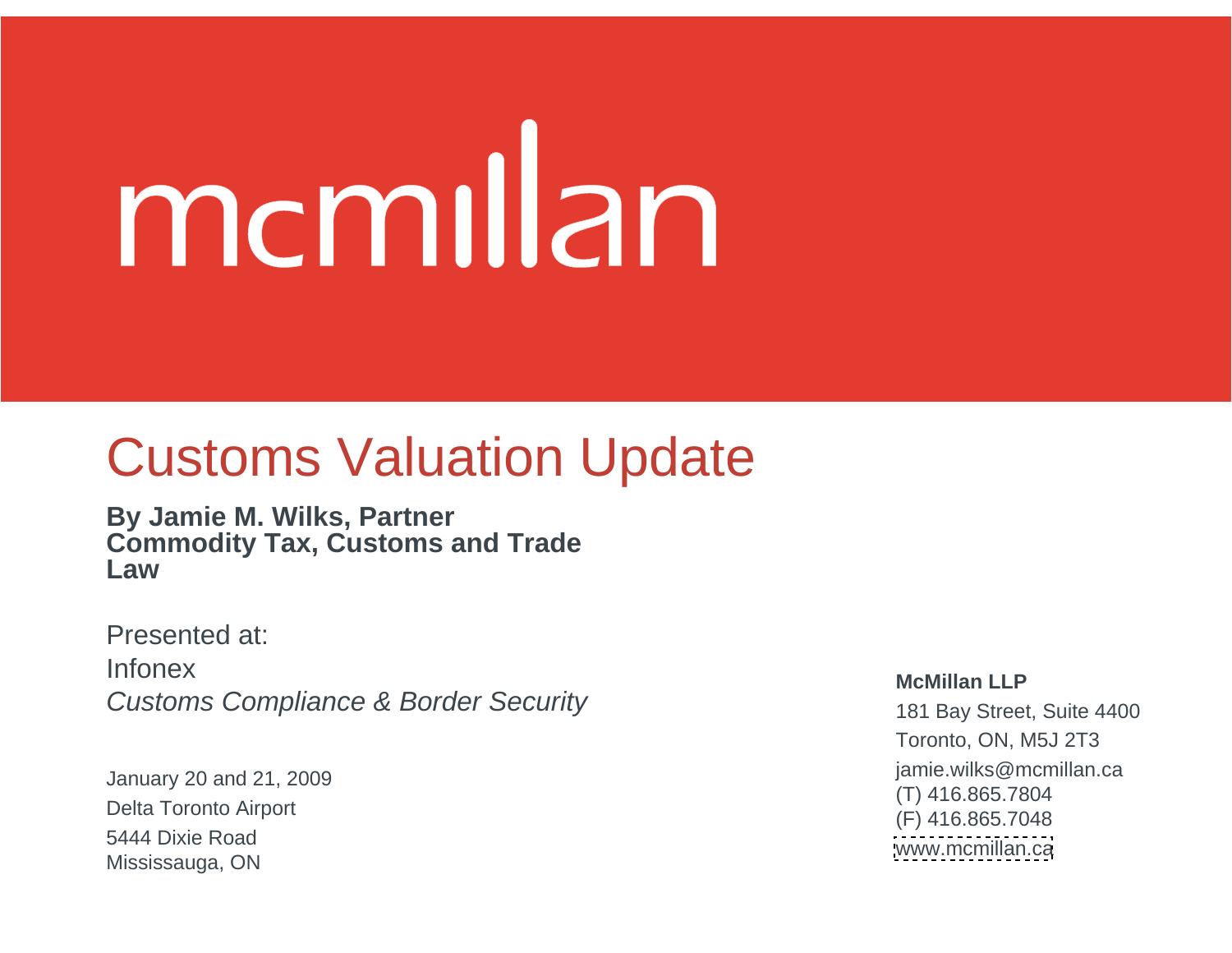#### **I. General Legal and Administrative Framework**

- 1. Domestic Law Part III of the Customs Act, ss. 44 to 56 and Valuation for Duty Regulations (the "**VFD Regs**")
- 2. CBSA's Administrative interpretations and policies, notably Group D13 Valuation **Guidelines**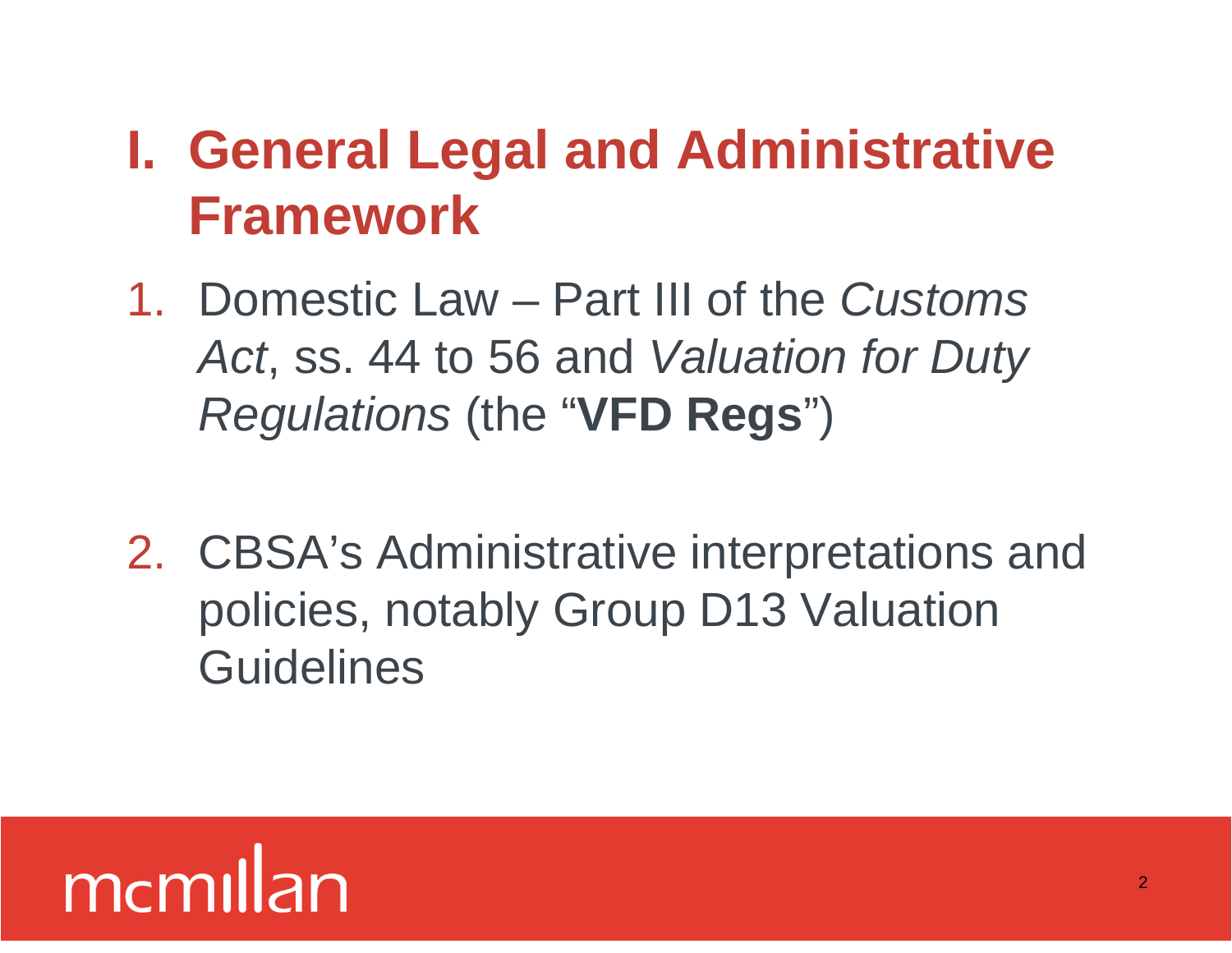#### **I. General Legal and Administrative Framework (cont'd)**

3. Derived from WTO's Agreement on Implementation of Article VII of the General Agreement on Tariffs and Trade 1994 (the "**GATT Valuation Code**"). Section 2, Article II of the Agreement Establishing the WTO makes the GATT Valuation Code, among other international trade agreements, an "integral part of the Agreement Establishing the WTO".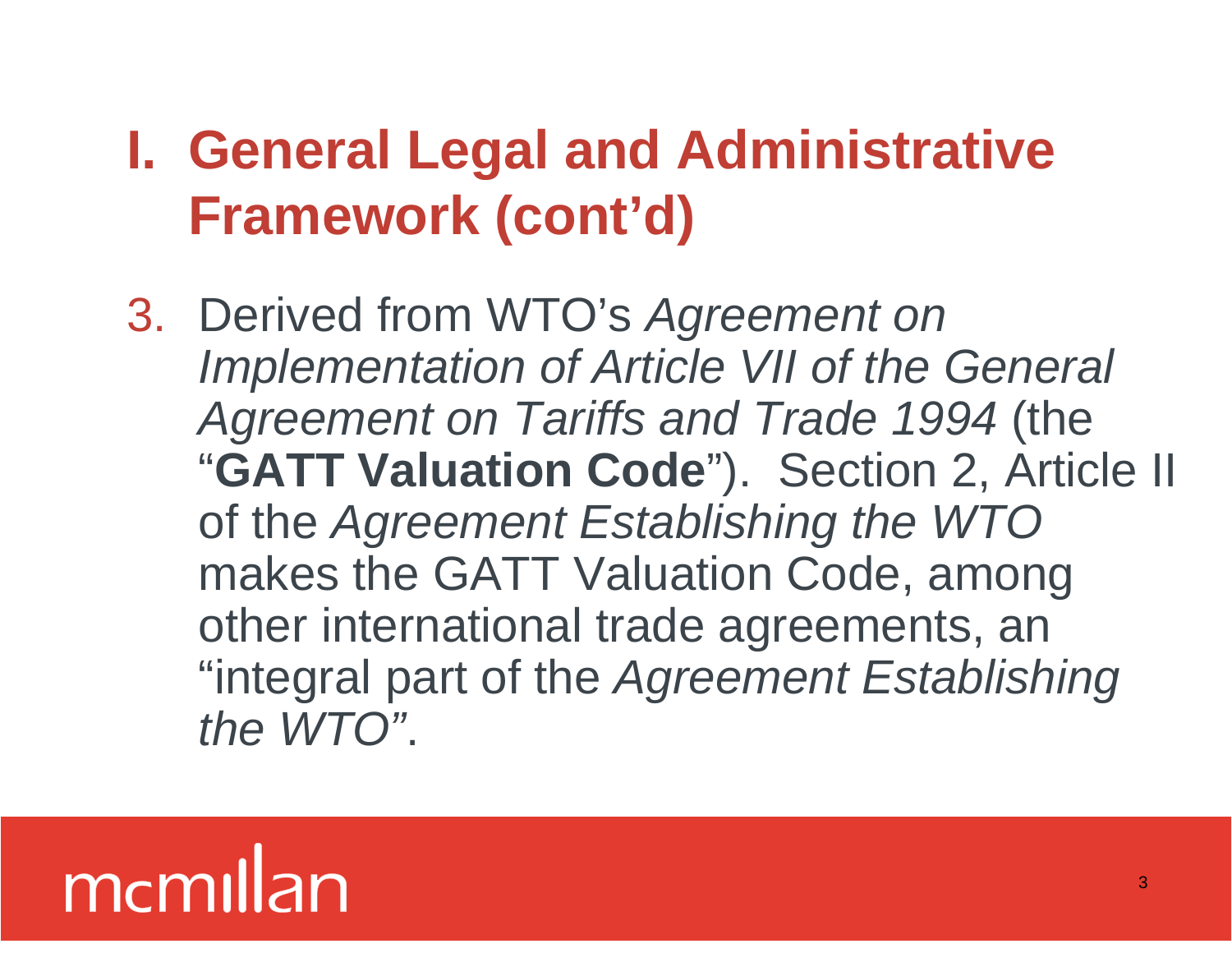#### **I. General Legal and Administrative Framework (cont'd)**

4. World Customs Organization's Technical Committee on Customs Valuation ("**WCO Committee**") publications

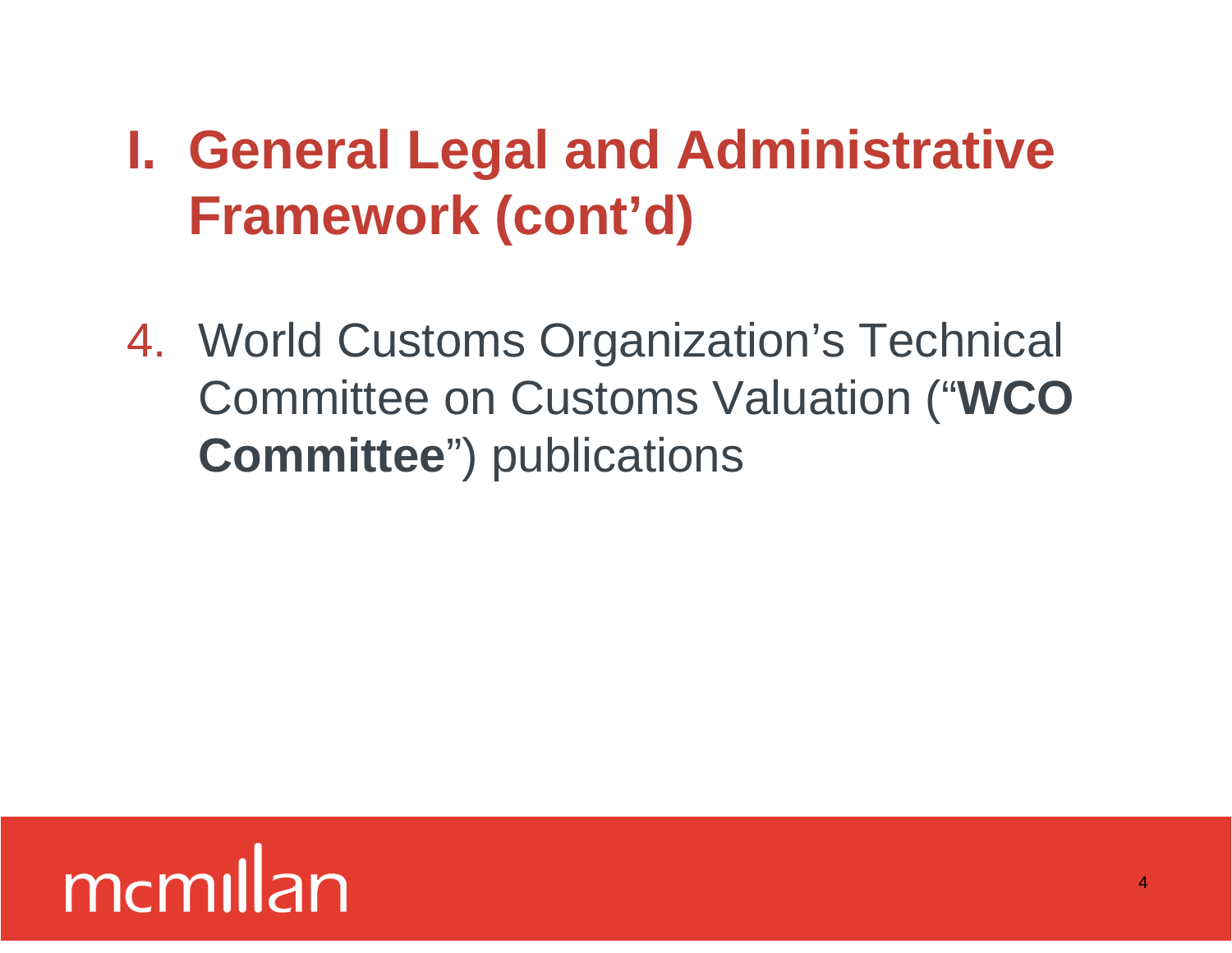- In accordance with the GATT Valuation Code, the Customs Act sets out six methods for determining the Value for Duty ("**VFD**") of imported goods.
- An importer must choose among the valuation methods by selecting the first listed method which is available to the importer, with one exception. The Customs Act allows the importer the flexibility to reverse the order of (4) and (5) and choose (5), the Computed Valuation Method ("**CVM**"), over (4), the Deductive Valuation Method ("**DVM**"), even though the DVM is available.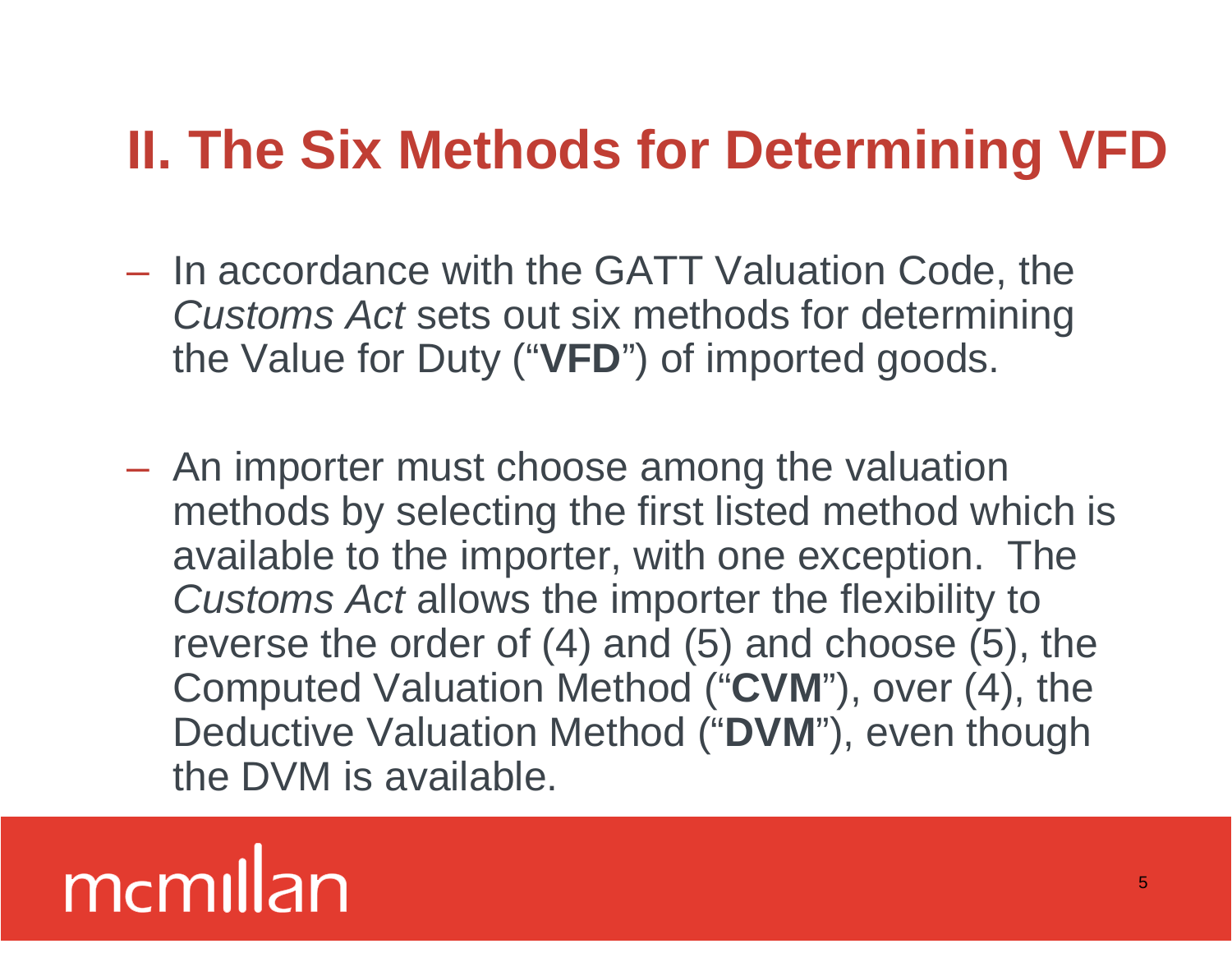- The six methods of customs valuation are as follows:
	- **1. The transaction value method** ("**TVM**") the price paid or payable for goods in a sale for export to Canada to a purchaser in Canada, subject to certain adjustments (s. 48 of the Customs Act);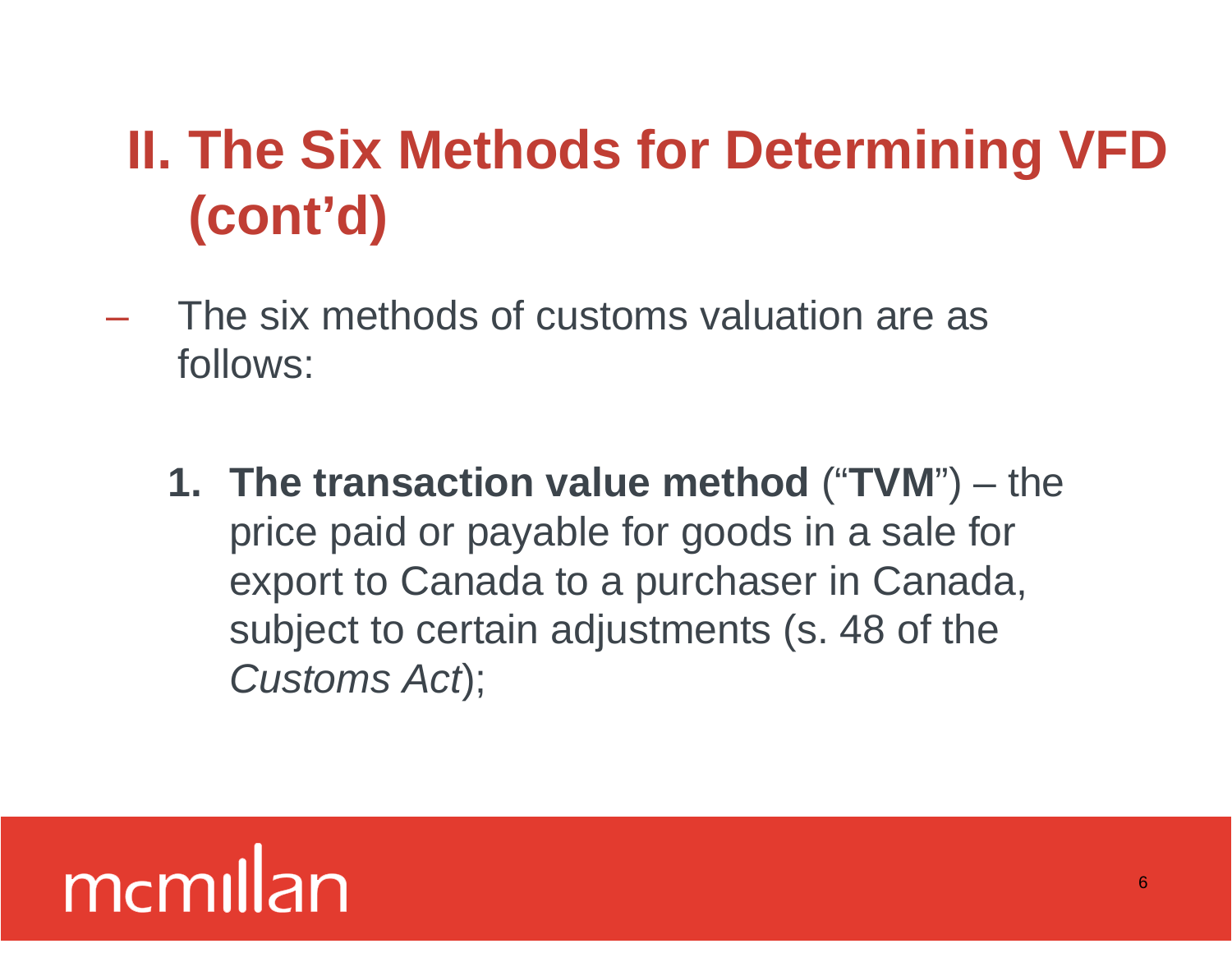- **2. The transaction value of identical goods** sold for export to Canada to a different purchaser than the purchaser of the goods being appraised when sold and exported in substantially the same conditions as the goods being appraised, or with appropriate adjustments made to compensate for any difference(s) in those conditions (s. 49 of the Customs Act);
- **3. The transaction value of similar goods** parallels the definition above in 2 (s. 50 of the Customs Act);

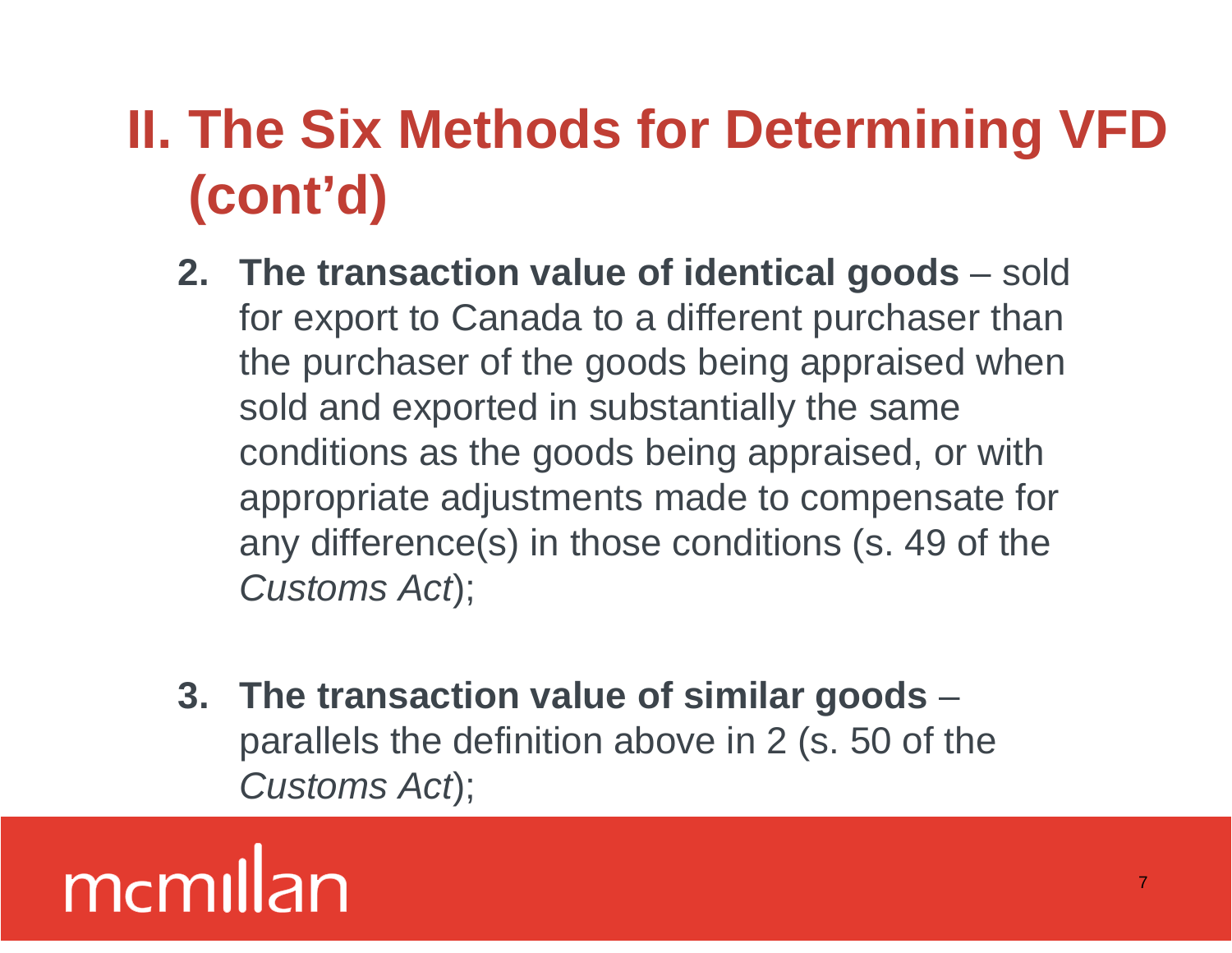**4. The DVM** – is based on the sale price in Canada of the imported goods, identical goods or similar goods at the first trade level after importation to an unrelated person, with "reasonable" deductions allowed for commissions or profits earned in Canada and general expenses incurred in Canada (s. 51 of the Customs Act);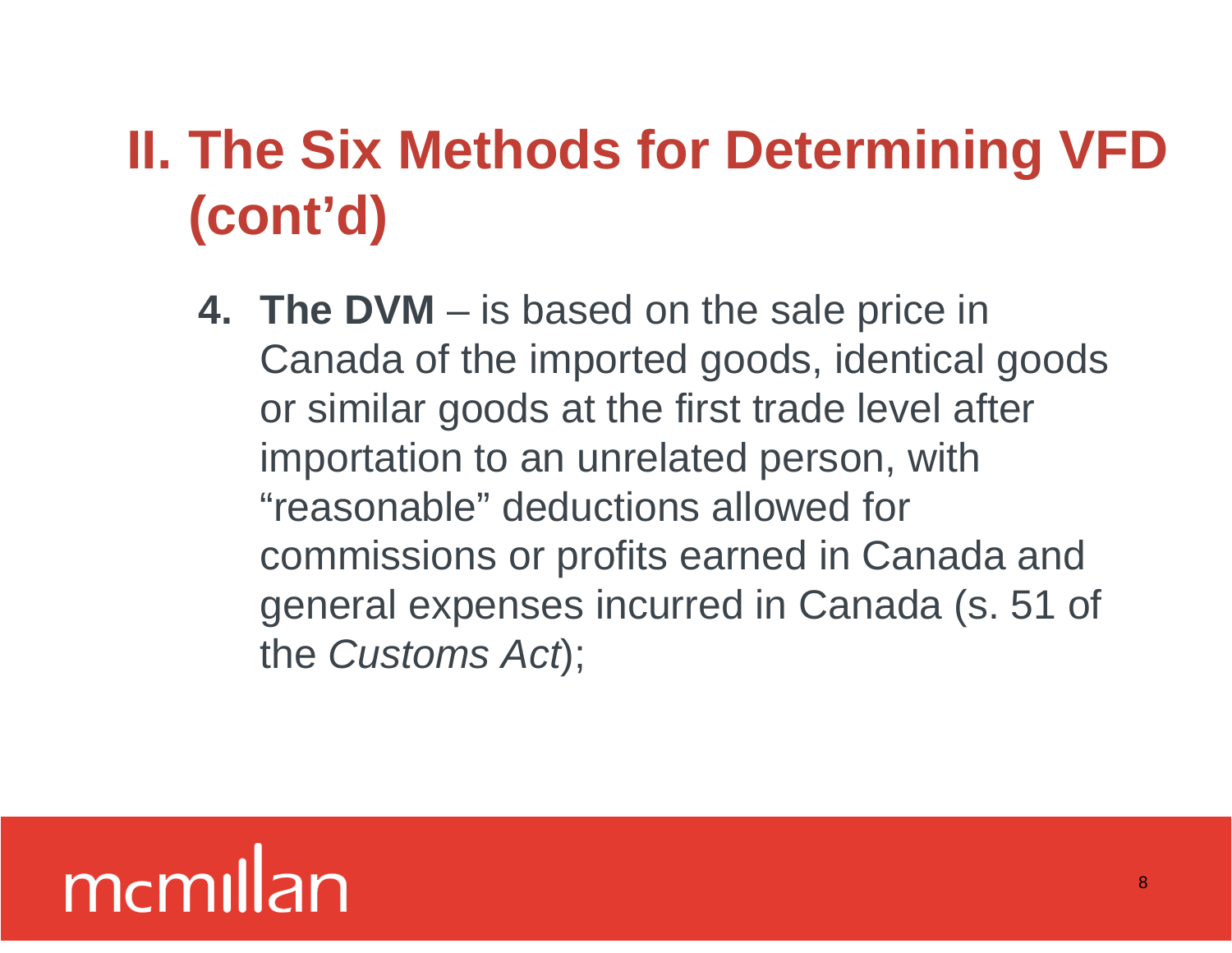**5. The CVM** – the cost of producing the imported goods, plus amounts to account for profits earned by, and general expenses incurred by, the supplier or producer in the country of export "that is generally reflected in sales for export to Canada of goods of the same class or kind as the goods being appraised made by producers in the country of export" (s. 52 of the Customs Act); and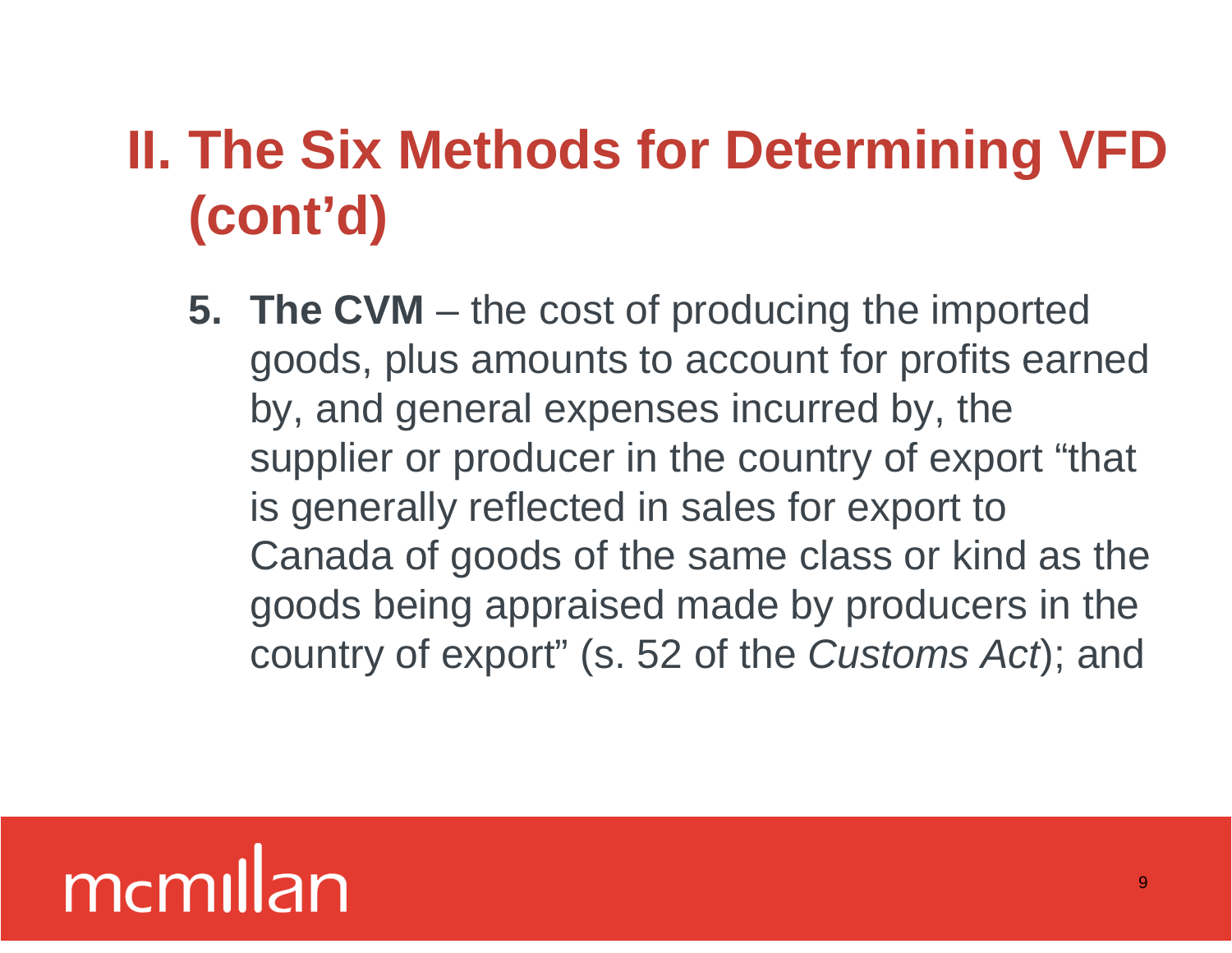**6. Residual value** – a flexible method of valuation derived from among the methods and principles of valuation set out in 1 to 5 above, so as to most appropriately determine the customs valuation in accordance with these principles (s. 53 of the Customs Act).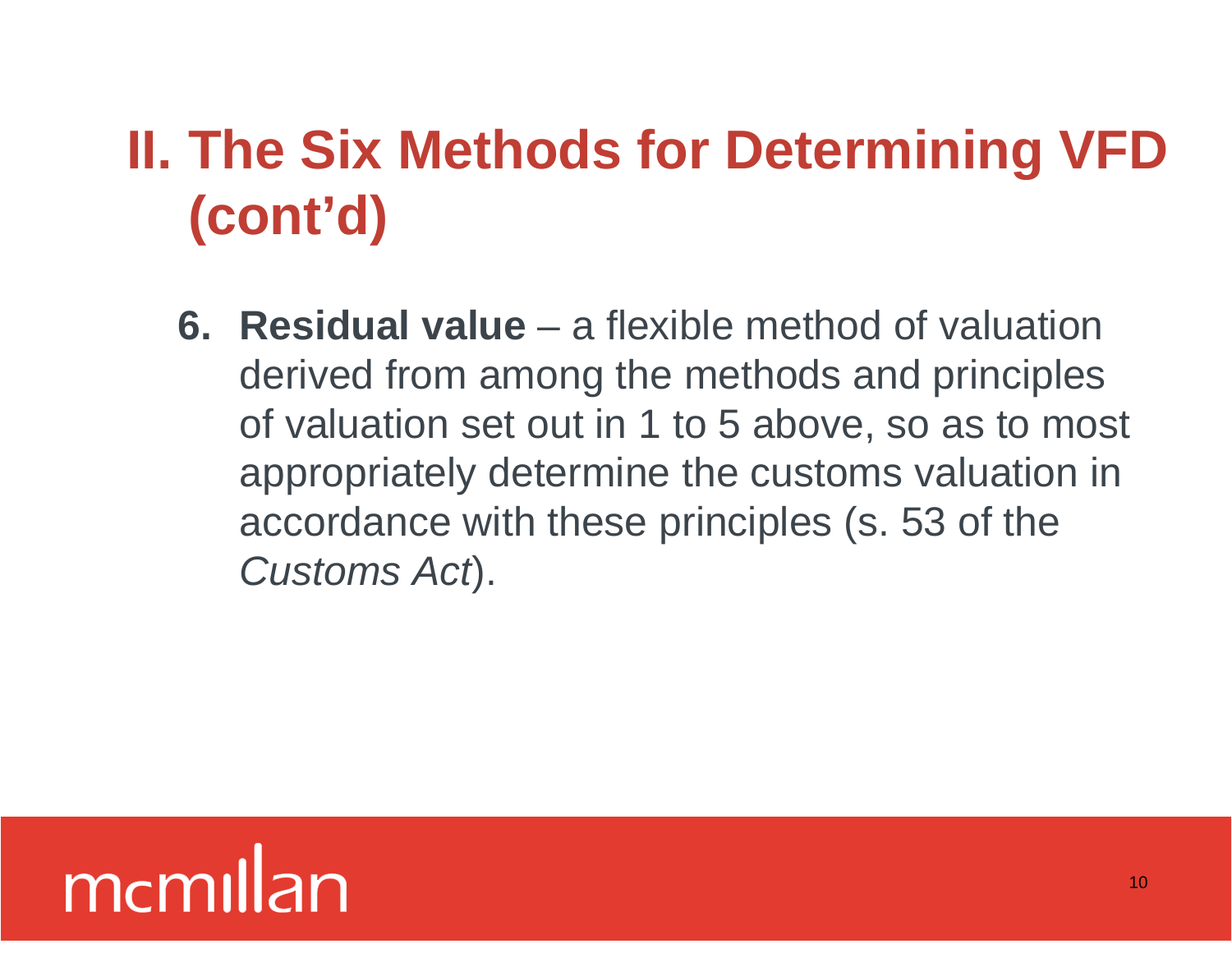#### **III. TVM**

- The primary basis for determining the VFD is the TVM. (s. 47 of the Customs Act and s.1, General Introductory Commentary of GATT Valuation Code)
- The TVM can apply "if the goods are sold for export to Canada to a purchaser in Canada". The "purchaser in Canada" requirement was added effective September 17, 1997. (Customs Act, s. 48(1))
- The GATT Valuation Code says nothing about the "sale for export" having to be made to a particular person. (GATT Valuation Code, Article 1)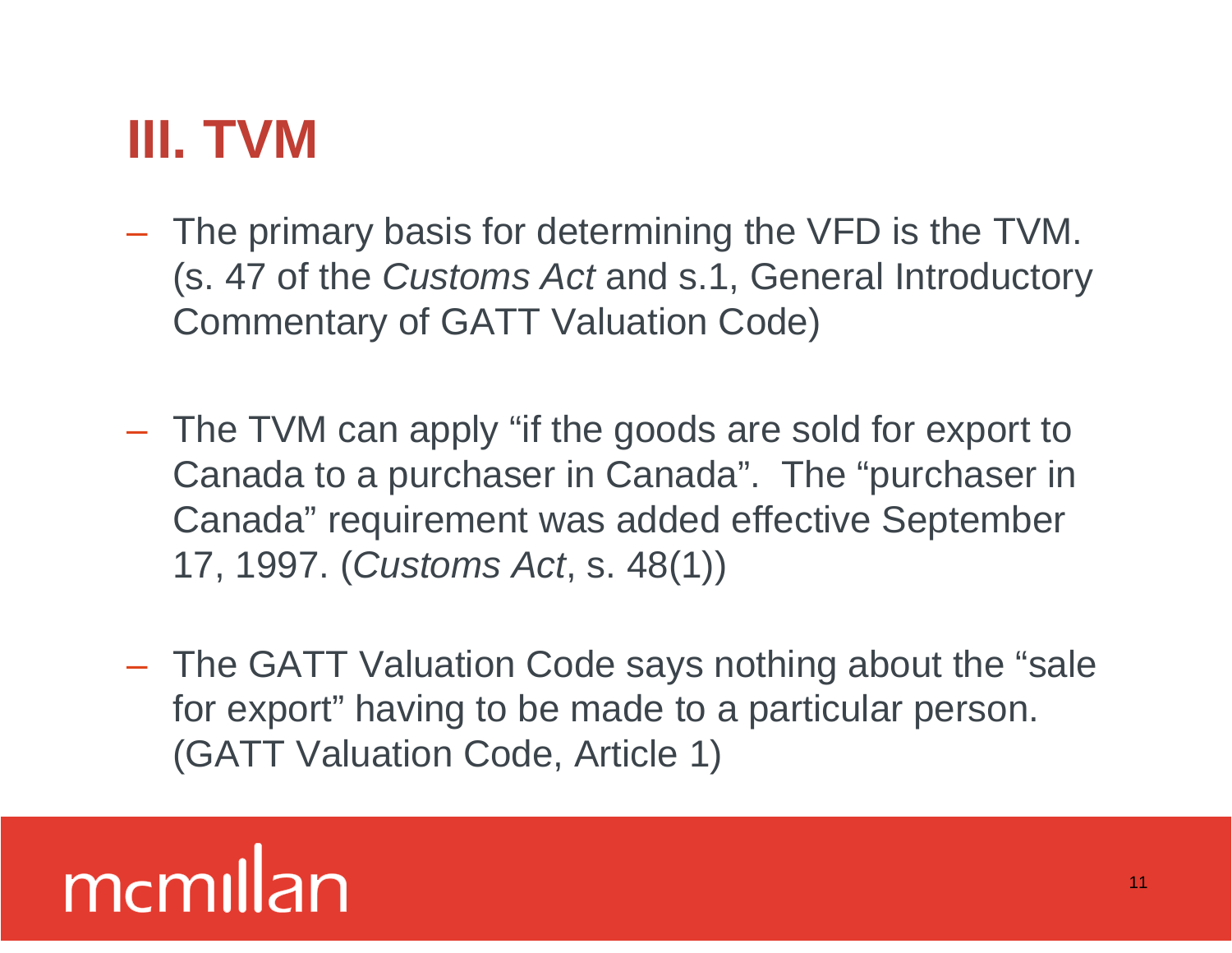#### **IV. Purchaser in Canada**

- "Purchaser in Canada" has the meaning assigned by the VFD Regs. (Customs Act, s. 45(1))
- "Purchaser in Canada" means:
	- (a) "a resident"; or
	- (b) a non-resident with a "permanent establishment" ("**PE**") in Canada; or

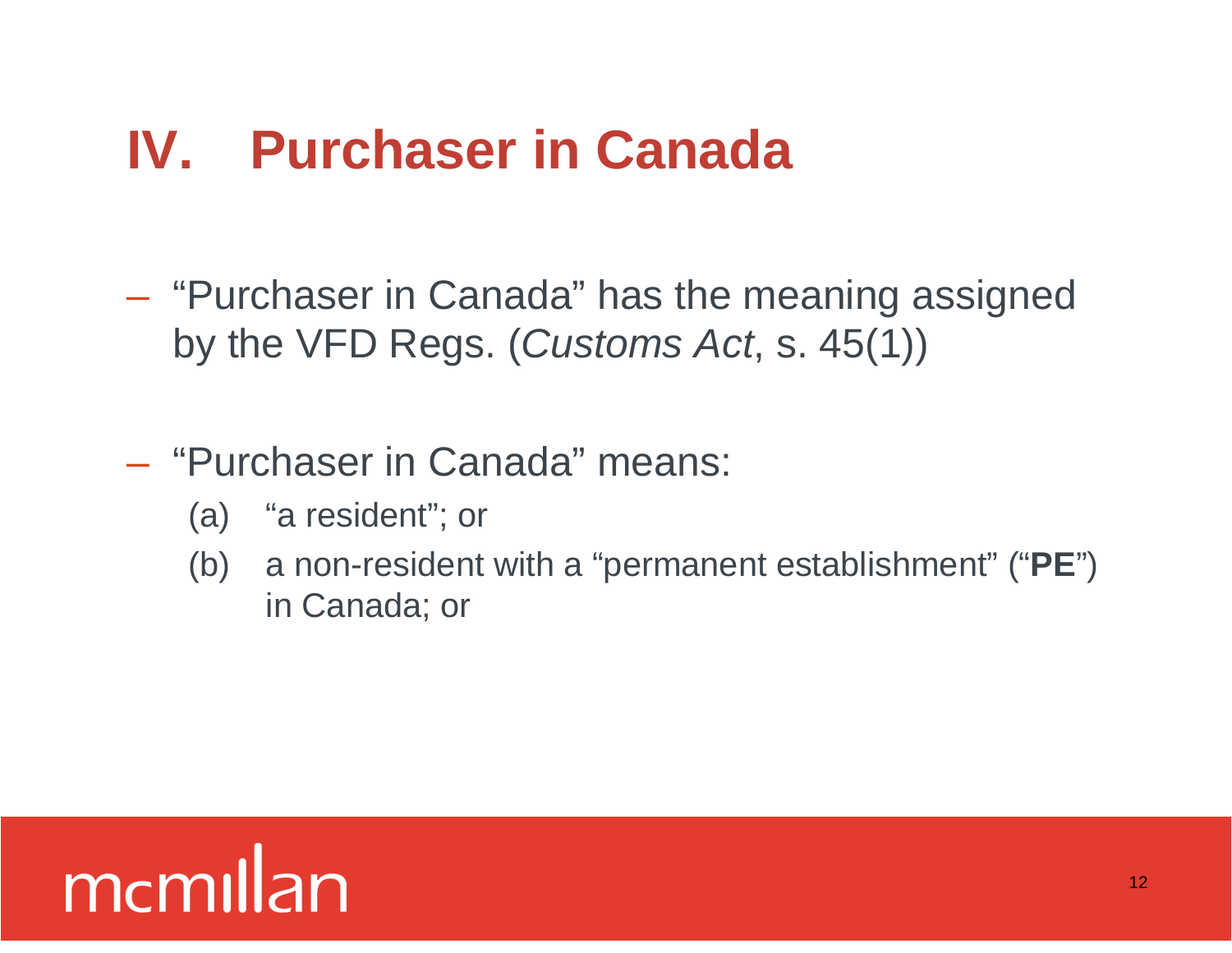#### **IV. Purchaser in Canada (cont'd)**

- c) a non-resident without a PE in Canada, who imports goods into Canada either:
	- i. for its own consumption, use or enjoyment in Canada, but not for sale, or
	- ii. for sale by the person in Canada, if, before the purchase of the goods, the person has not entered into an agreement to sell the goods to a "resident".<br>(VFD Regs, s. 2.1)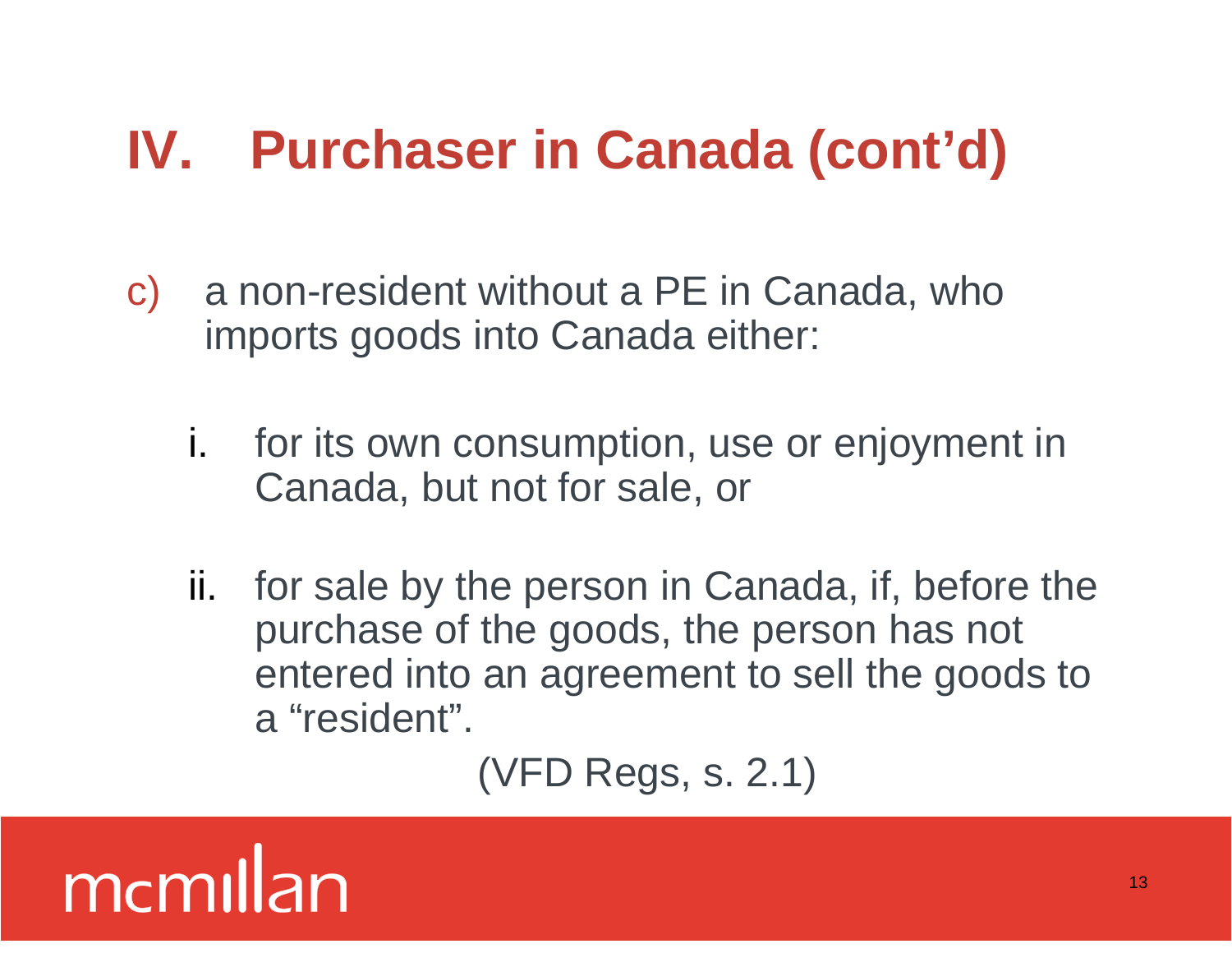#### **IV. Purchaser in Canada (cont'd)**

- A "resident" corporation "carries on business in Canada" and is managed and controlled within Canada.
- A person's PE means its fixed place of business, such as an office or warehouse, "through which the person carries on business."

(VFD Regs, s.2)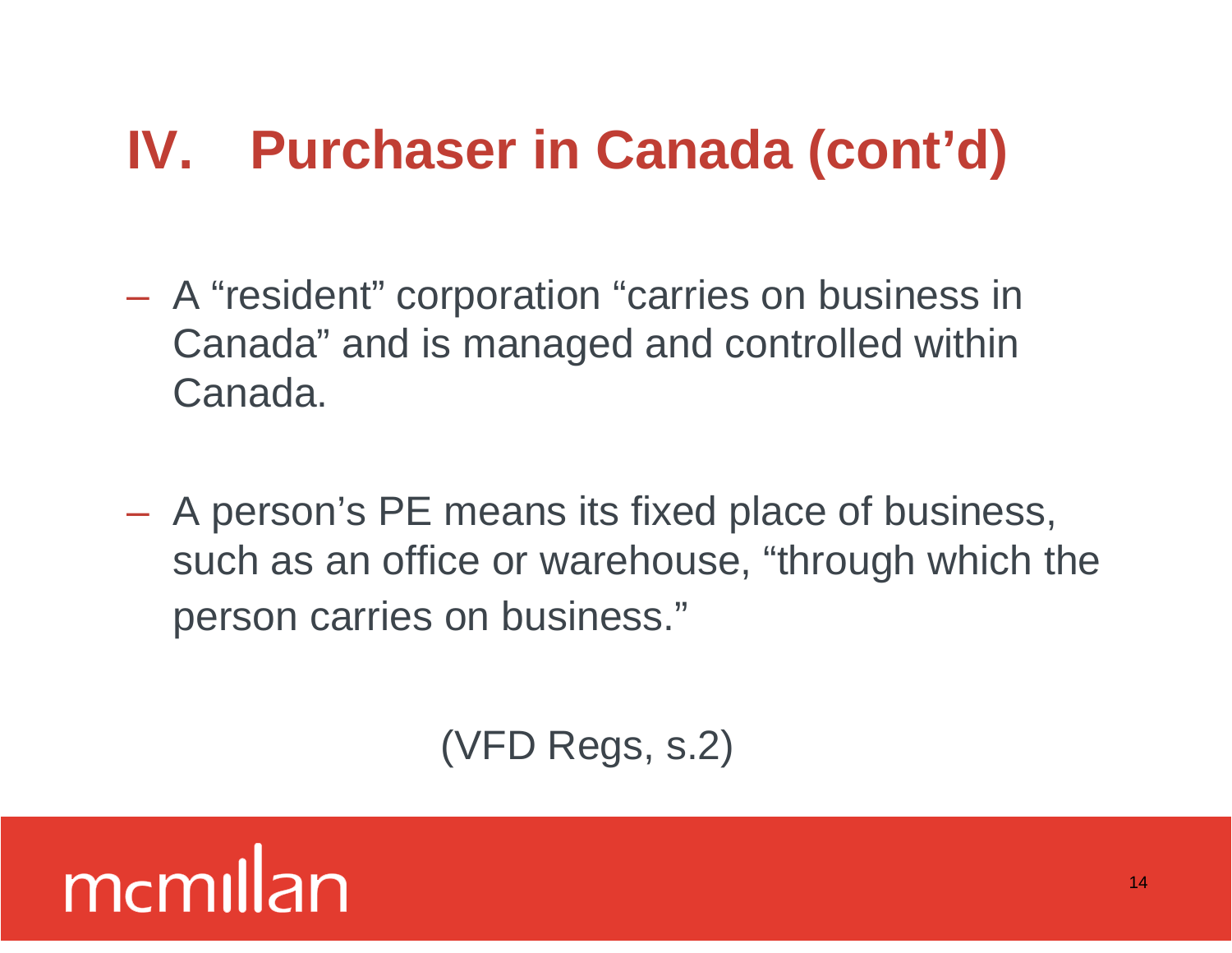#### **V. Certain Jurisprudence**

**1. Harbour Sales (Windsor) v. The Deputy Minister of National Revenue**

(CITT, Appeal No. 93-322, November 4, 1994, with leave to appeal by the Deputy Minister subsequently denied by the Federal Court, [1995] 2824 ETC, February 2, 1995)

– Effective September 17, 1997, the federal government added the "purchaser in Canada" requirement to respond to the decision in Harbour Sales.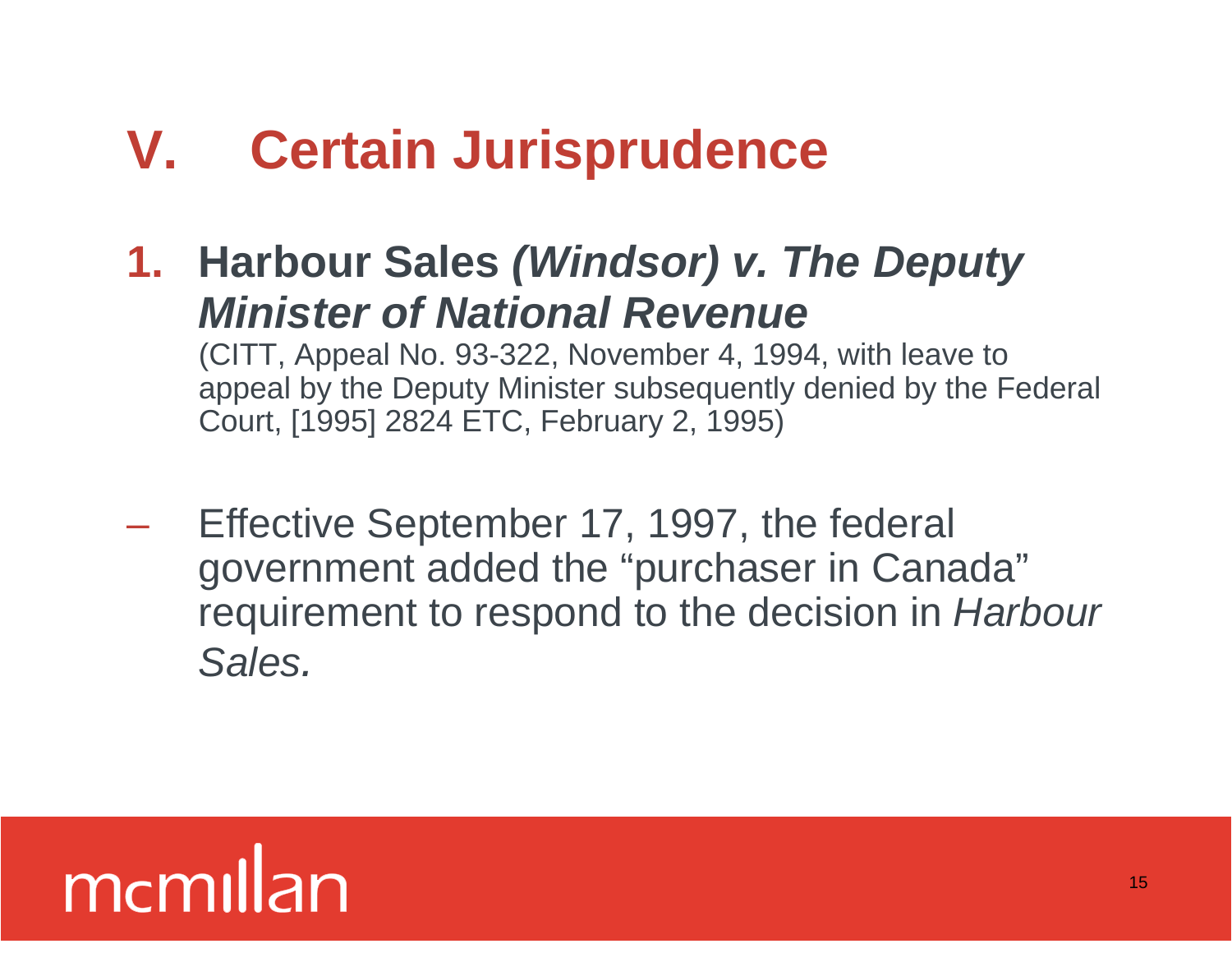#### **1. Harbour Sales (cont'd)**

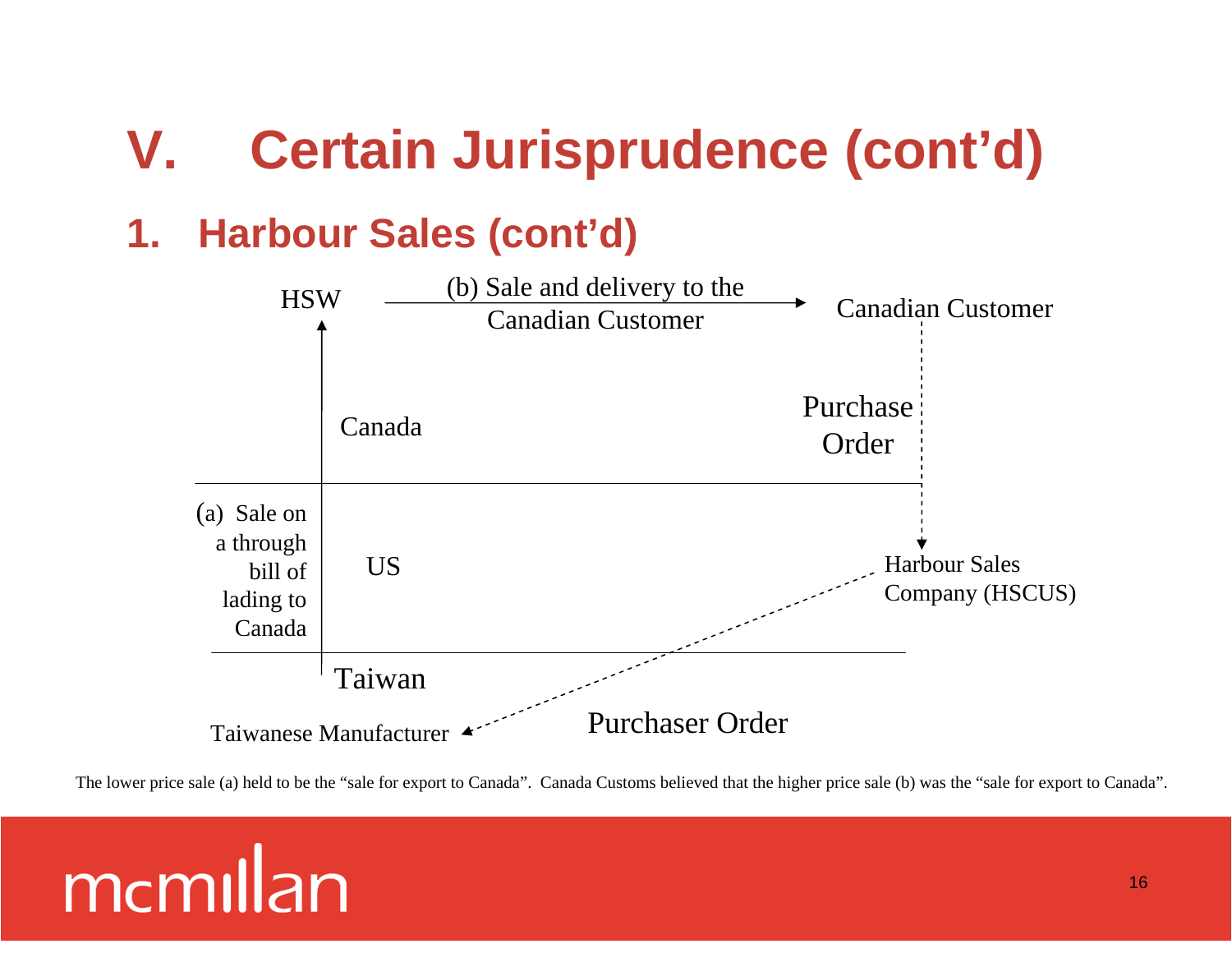– In accordance with CBSA's long-standing administrative policy, as set out in its Memorandum D13-4-2, "Customs Valuation: Sold for Export to Canada" (August 21, 1989), CBSA argued that each sale to a Canadian customer was a sale for export to Canada, as it was the initial sale, the one that sets off the chain of events leading to the 1. Harbour Sales (cont'd)<br>
- In accordance with CBSA's long-standing<br>
administrative policy, as set out in its Memorandum<br>
D13-4-2, "Customs Valuation: Sold for Export to<br>
Canada" (August 21, 1989), CBSA argued that<br>
each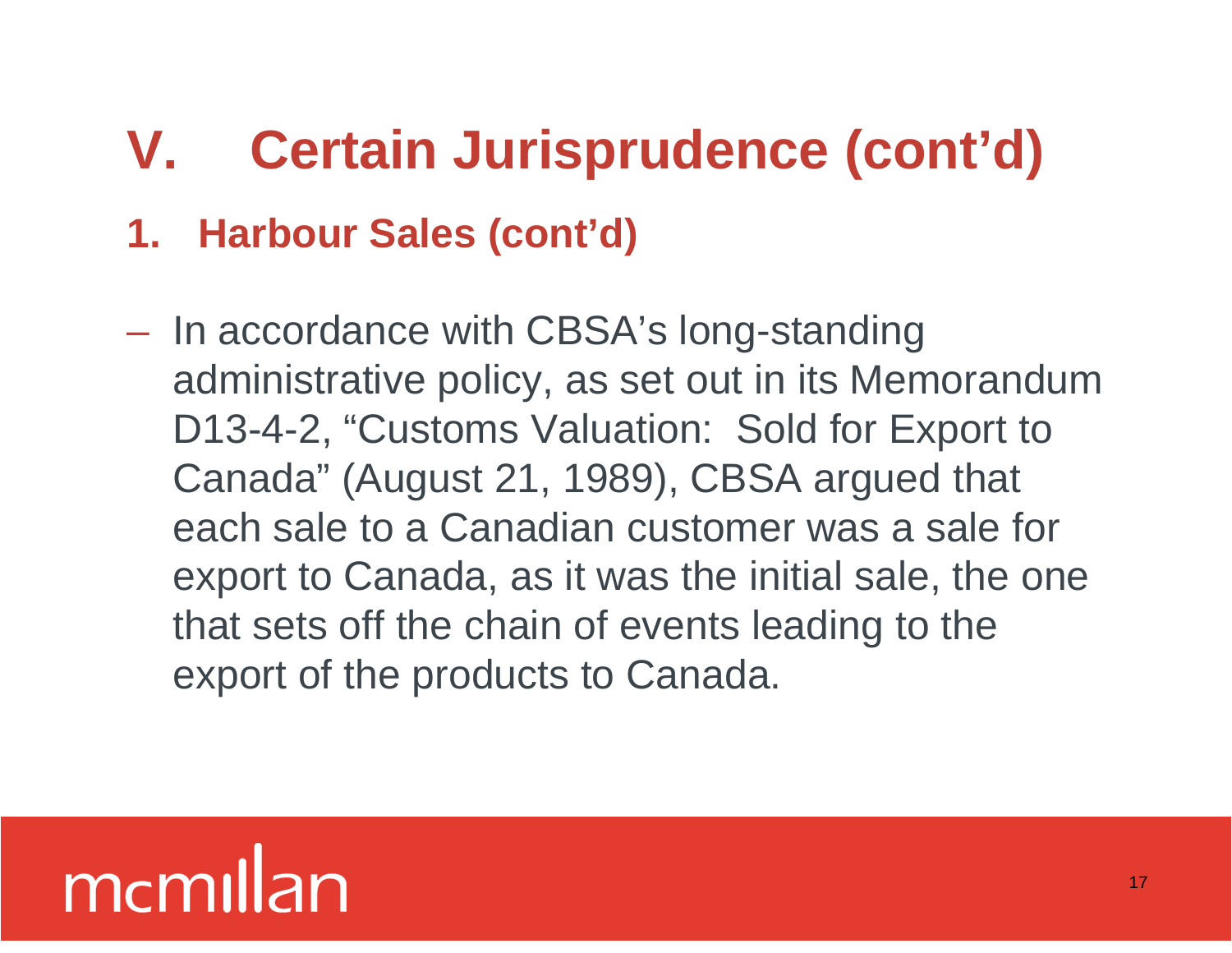- Both the CITT and the Federal Court rejected this assertion, finding nothing in the law to support the view that a "sale for export to Canada" must be "to a purchaser in Canada".
- The relevant documentation confirmed the direct shipment and export of the goods from Taiwan to Canada. HSW acquired title to, and assumed risk of loss for, the goods in Taiwan. HSW imported the goods into Canada and then transferred title to 1. Harbour Sales (cont'd)<br>
- Both the CITT and the Federal Court rejected this<br>
assertion, finding nothing in the law to support the<br>
view that a "sale for export to Canada" must be "to<br>
a purchaser in Canada".<br>
- The rele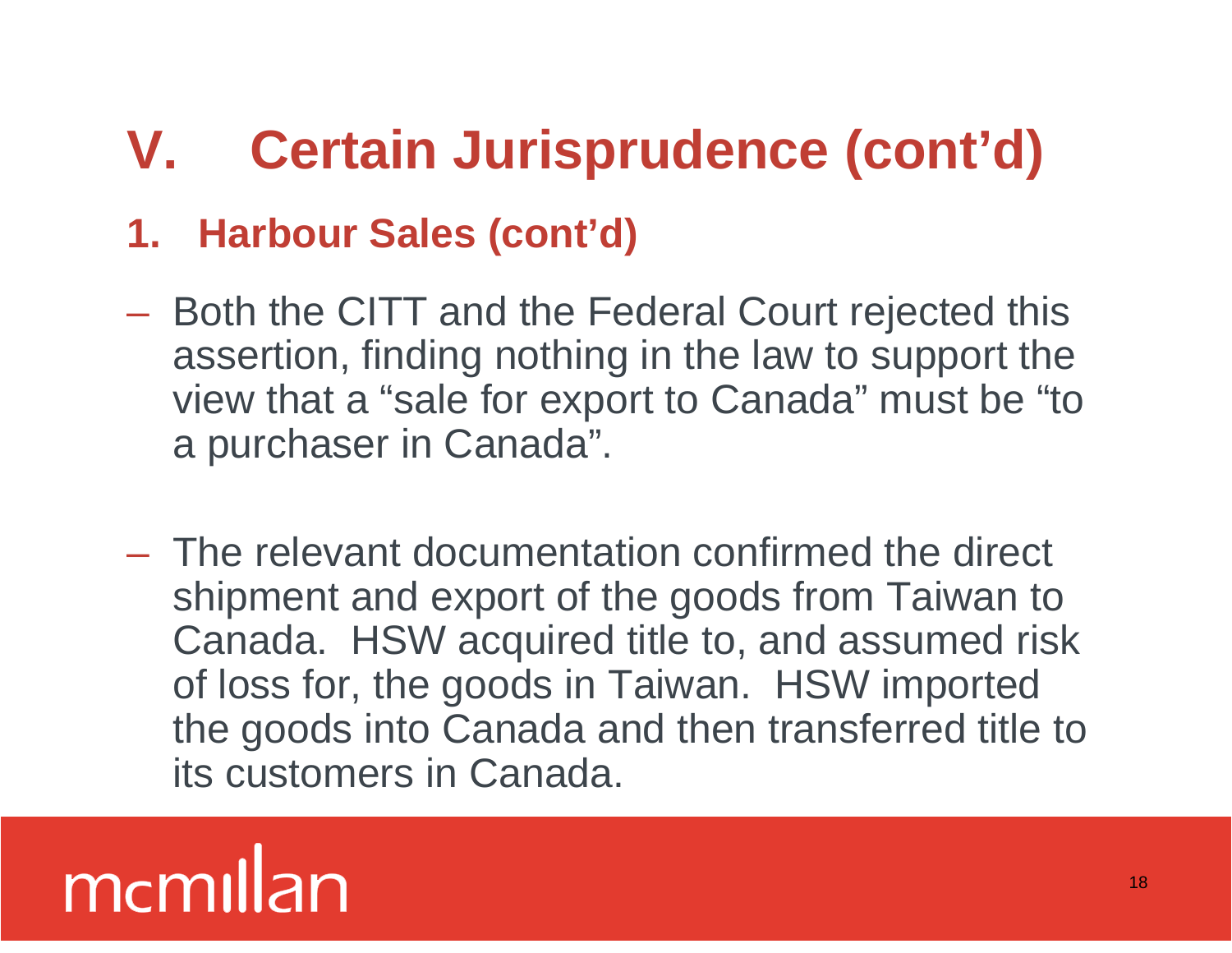**2. Cherry Stix Ltd. v. CBSA** (CITT, Appeal No. 2004-09, October 6, 2005)

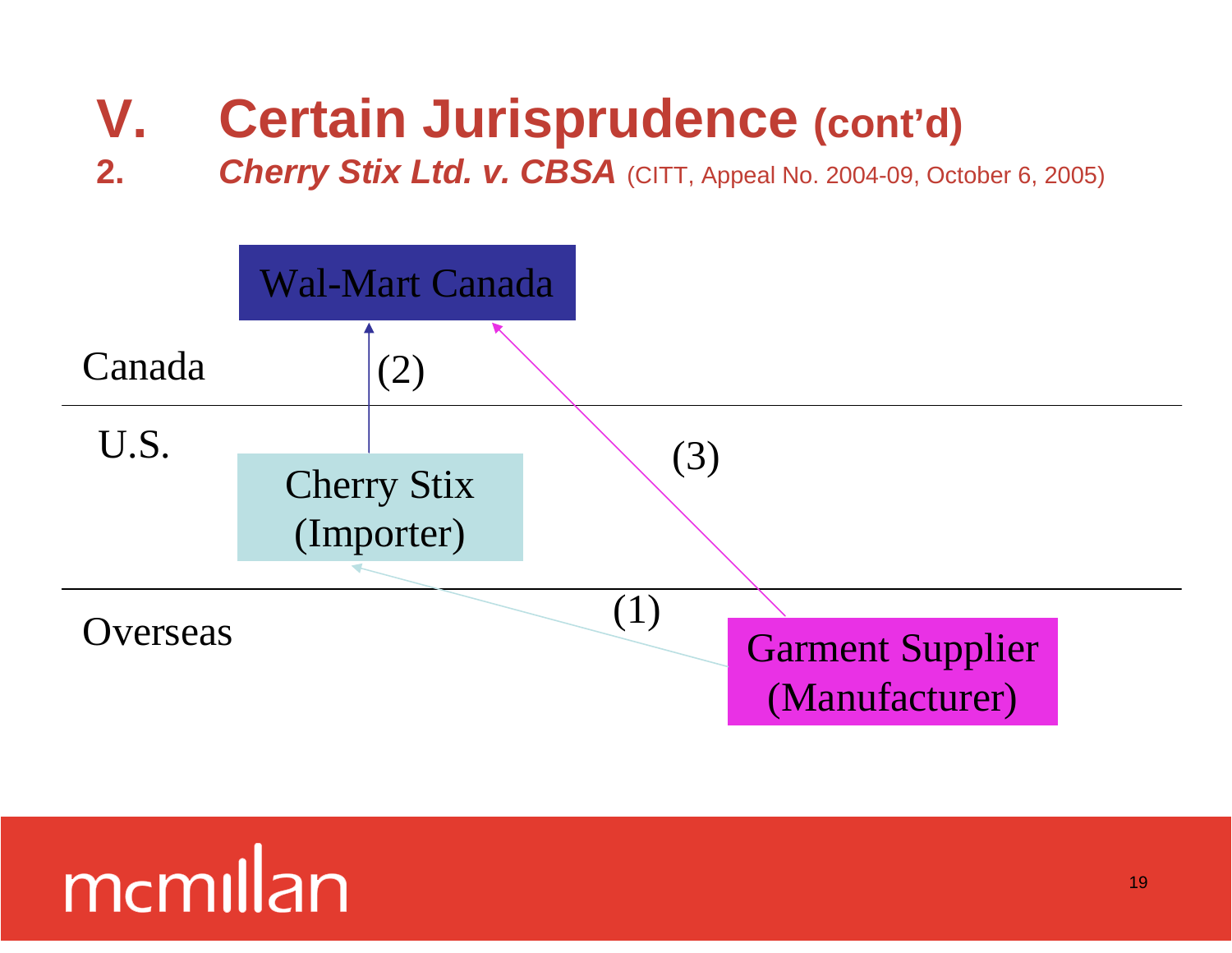#### **V. Certain Jurisprudence (cont'd) 2. Cherry Stix (cont'd)**

- 1) Cherry Stix Non-Resident Importer declares VFD under the TVM using a "sale for export" of garments from the Overseas Supplier to Cherry Stix.
- 2) CBSA alleges that the VFD should be determined under the TVM based on a "sale for export" from Cherry Stix to Wal-Mart Canada. CBSA re determines VFD and assesses GST and duties on the increased VFD. CITT agrees.
- 3) Direct "export" of the goods from the Overseas Supplier to Wal-Mart Canada with Cherry Stix acting as Importer.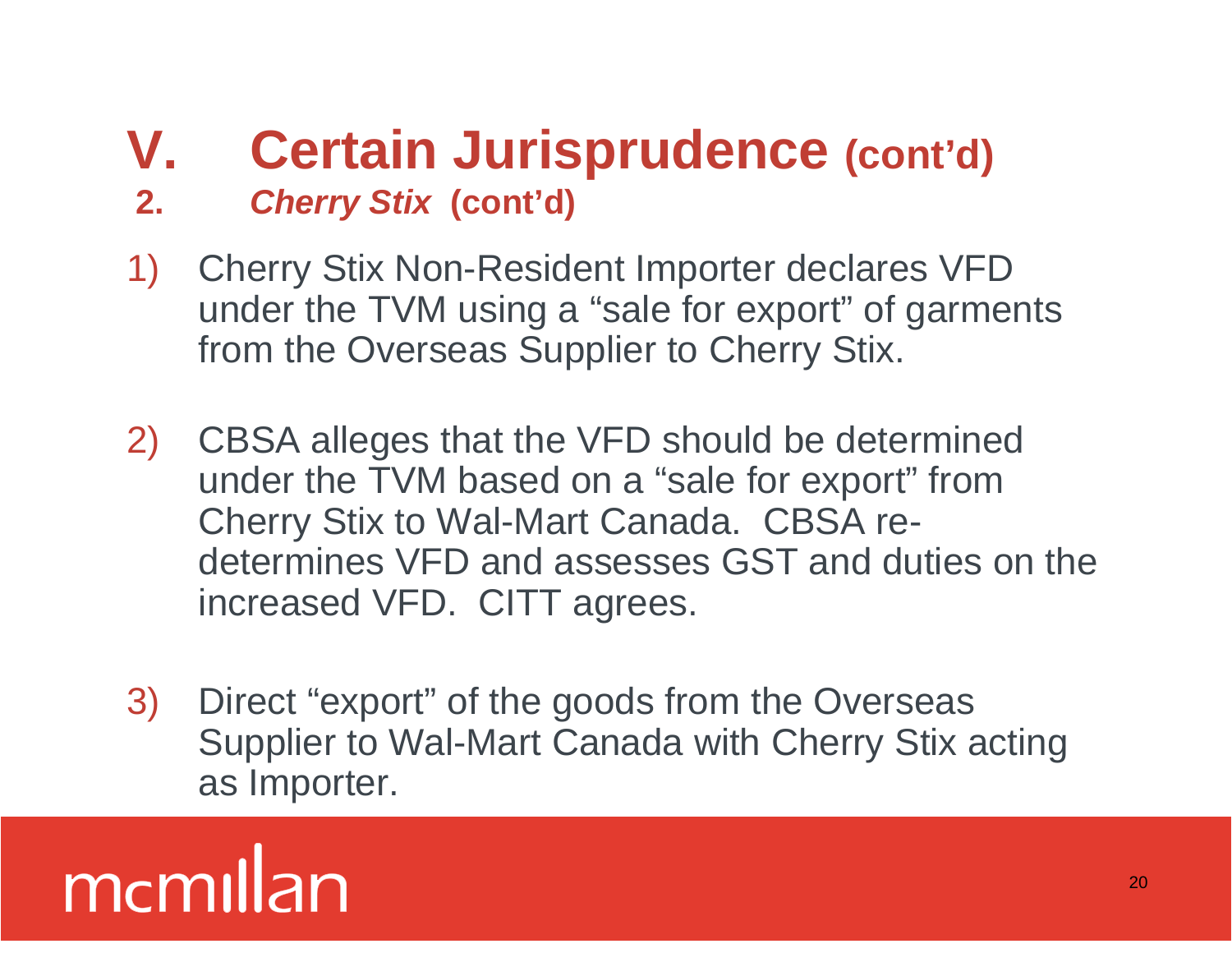#### **V. Certain Jurisprudence (cont'd) 2. Cherry Stix (cont'd)**

- A non-resident of Canada not carrying on business in Canada and without a permanent establishment in Canada, such as Cherry Stix, can be a "purchaser in Canada" in a "sale for export" of goods to Canada for the purpose of the TVM if:
	- Cherry Stix enters into its agreement to sell goods to a resident in Canada (Wal-Mart Canada) after purchasing the goods from the Overseas Supplier.

S. 2.1(c)(ii) of the VFD Regs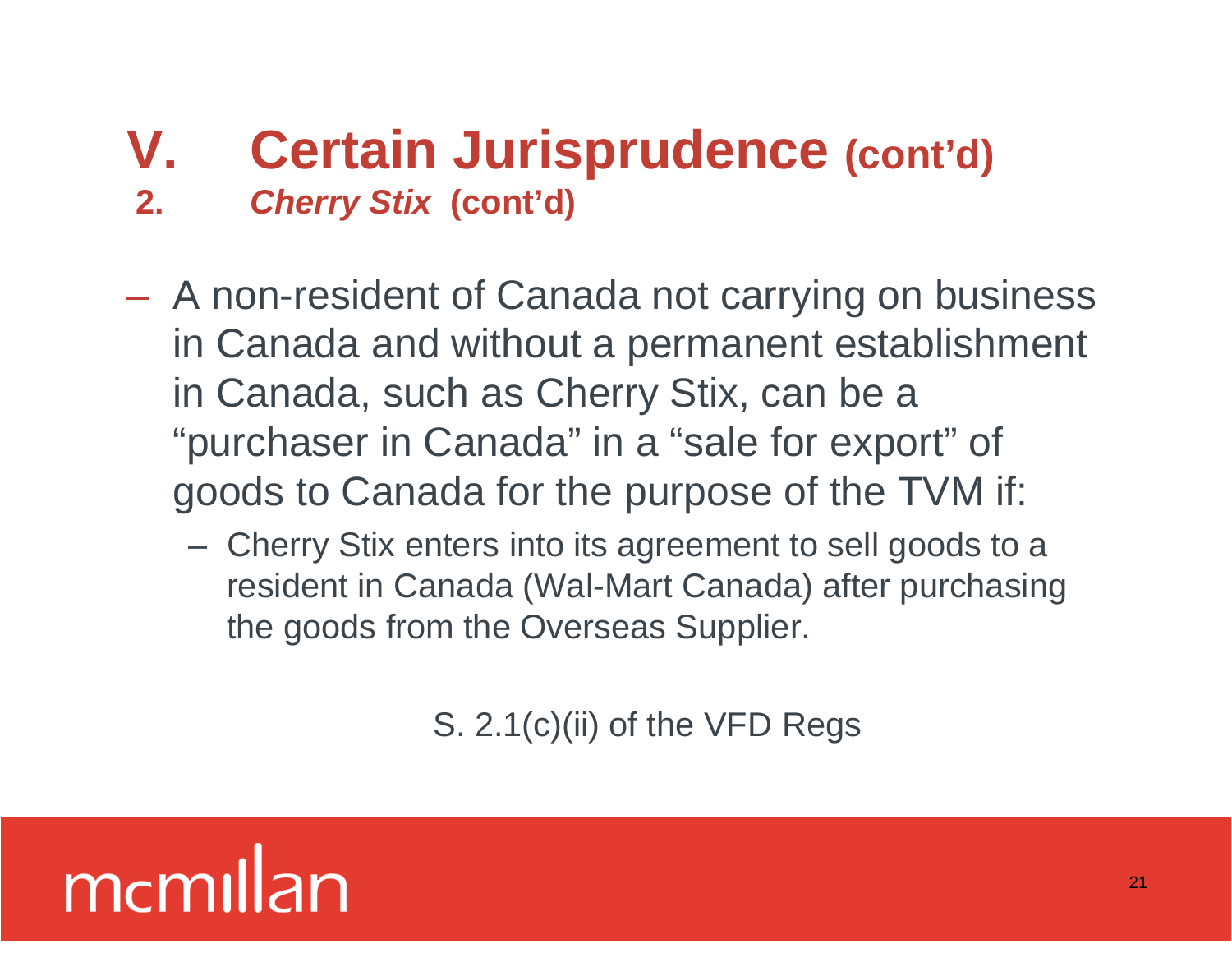#### **V. Certain Jurisprudence (cont'd) 2. Cherry Stix (cont'd)**

- CITT found that Cherry Stix entered into a verbal agreement to sell the apparel to Wal-Mart Canada, a resident in Canada, before purchasing the apparel from its Overseas Suppliers based on discussions between Cherry Stix's sales associates and Wal-Mart buyers.
- Therefore, Cherry Stix cannot be a "purchaser in Canada".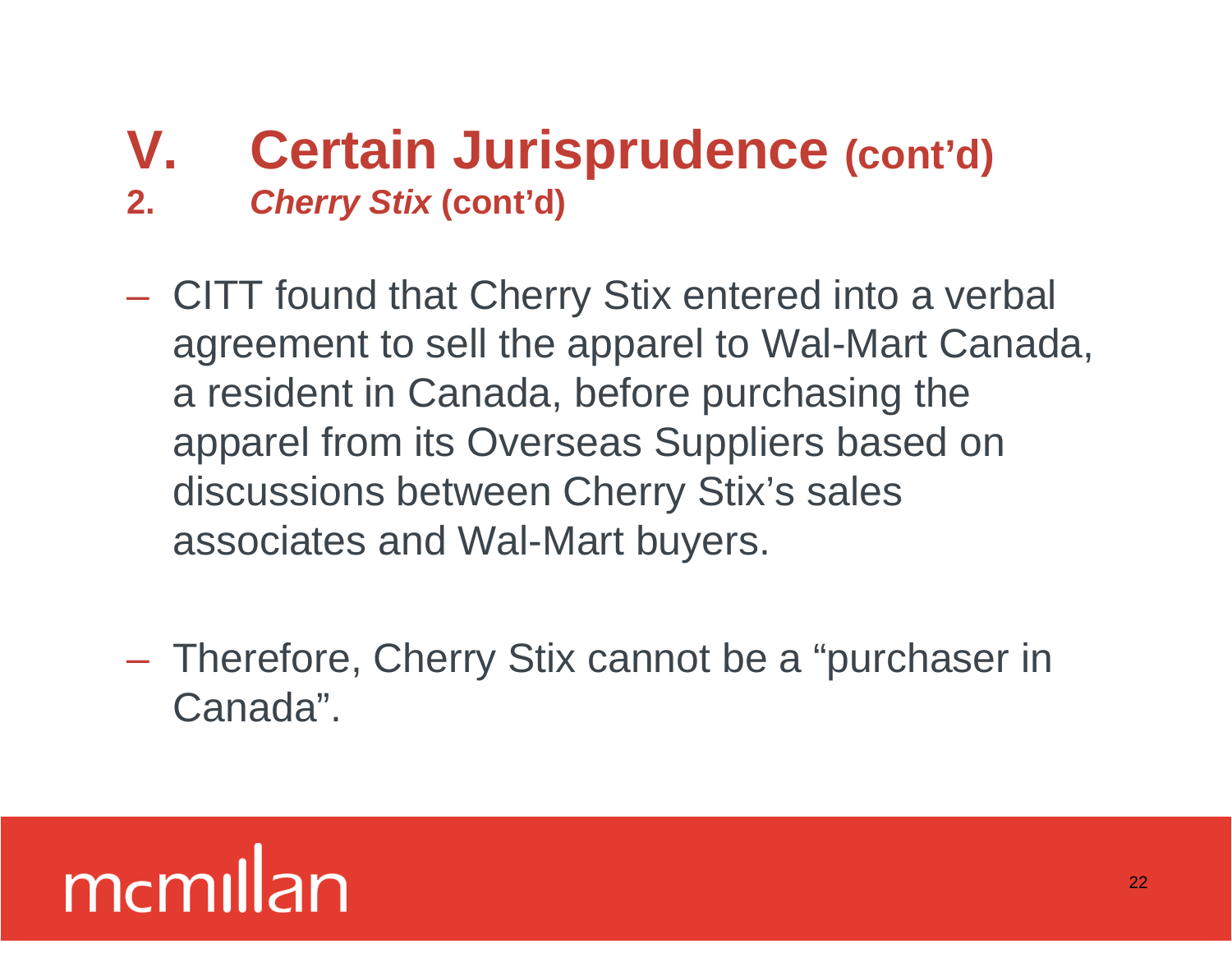#### **3. Ferragamo U.S.A. Inc. v. CBSA** (CITT, Appeal No. AP-2005-053, March 2, 2007)

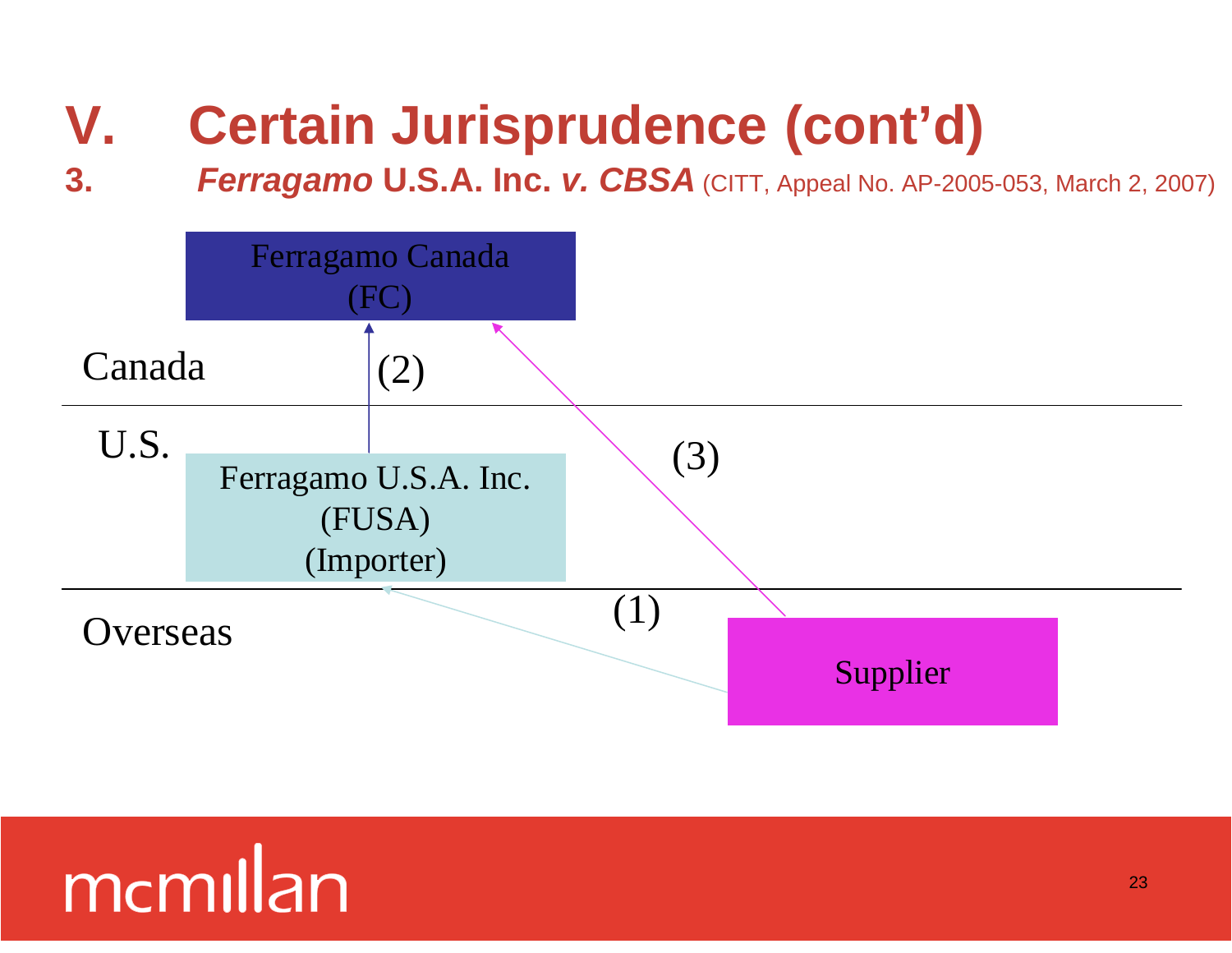- **3. Ferragamo (cont'd)**
- 1) FUSA Non-Resident Importer declares VFD under the TVM using a "sale for export" of goods from the Overseas Supplier to FUSA.
- 2) CBSA alleges that the VFD should be determined under the TVM based on a "sale for export" from FUSA to FC. CBSA re-determines VFD and assesses GST and duties on the increased VFD. CITT disagrees.
- 3) Direct "export" of the goods from the Overseas Supplier to FC with FUSA acting as Importer.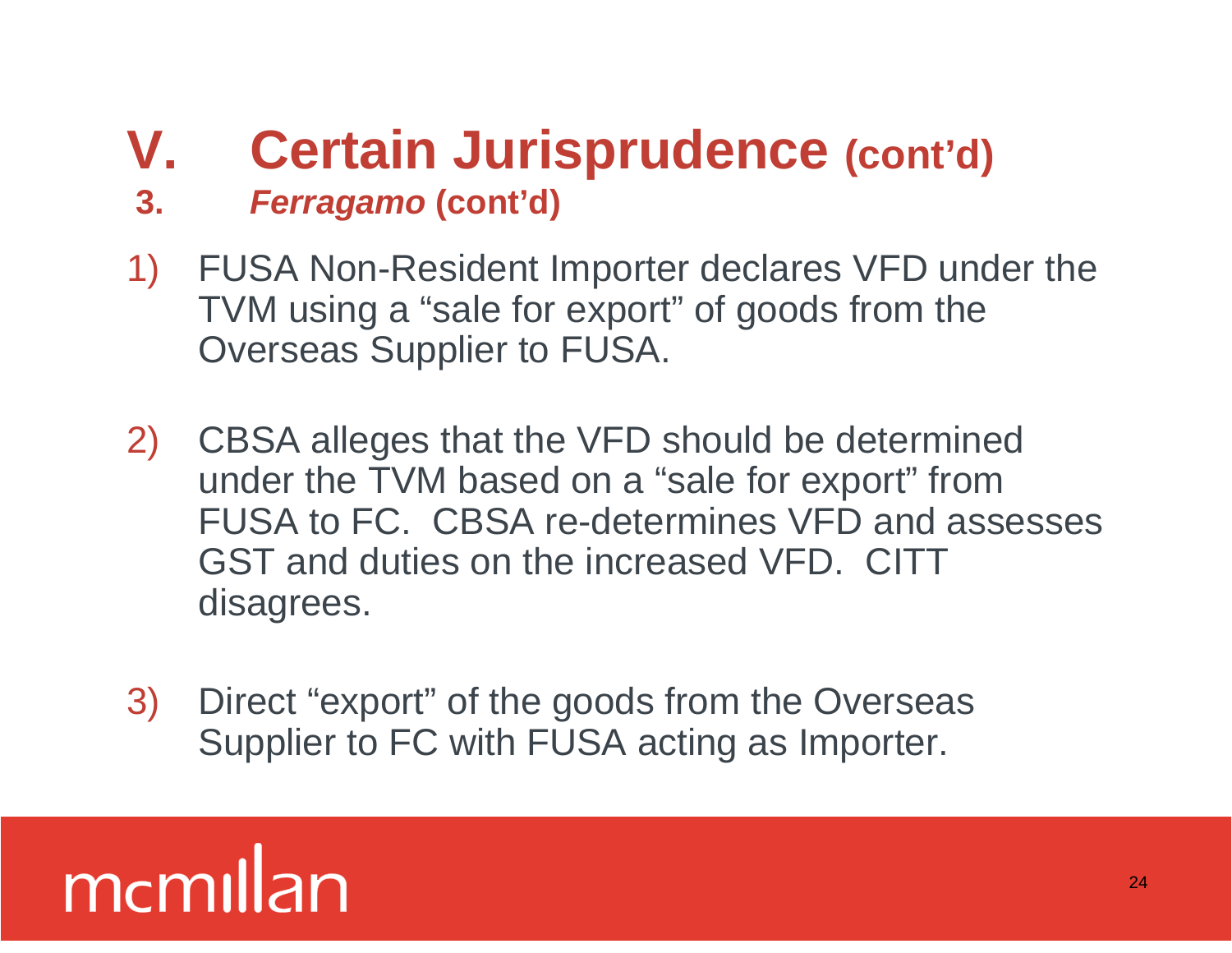- **3. Ferragamo (cont'd)**
- FUSA enters into an agreement to sell goods to FC **before** purchasing the goods from the Overseas Supplier. However, FUSA does not fail to satisfy s. 2.1(c)(ii) of the VFD Regs because FC is not a "resident" in Canada within the meaning of that term in s. 2 of the VFD Regs. FUSA manages and controls FC from outside Canada.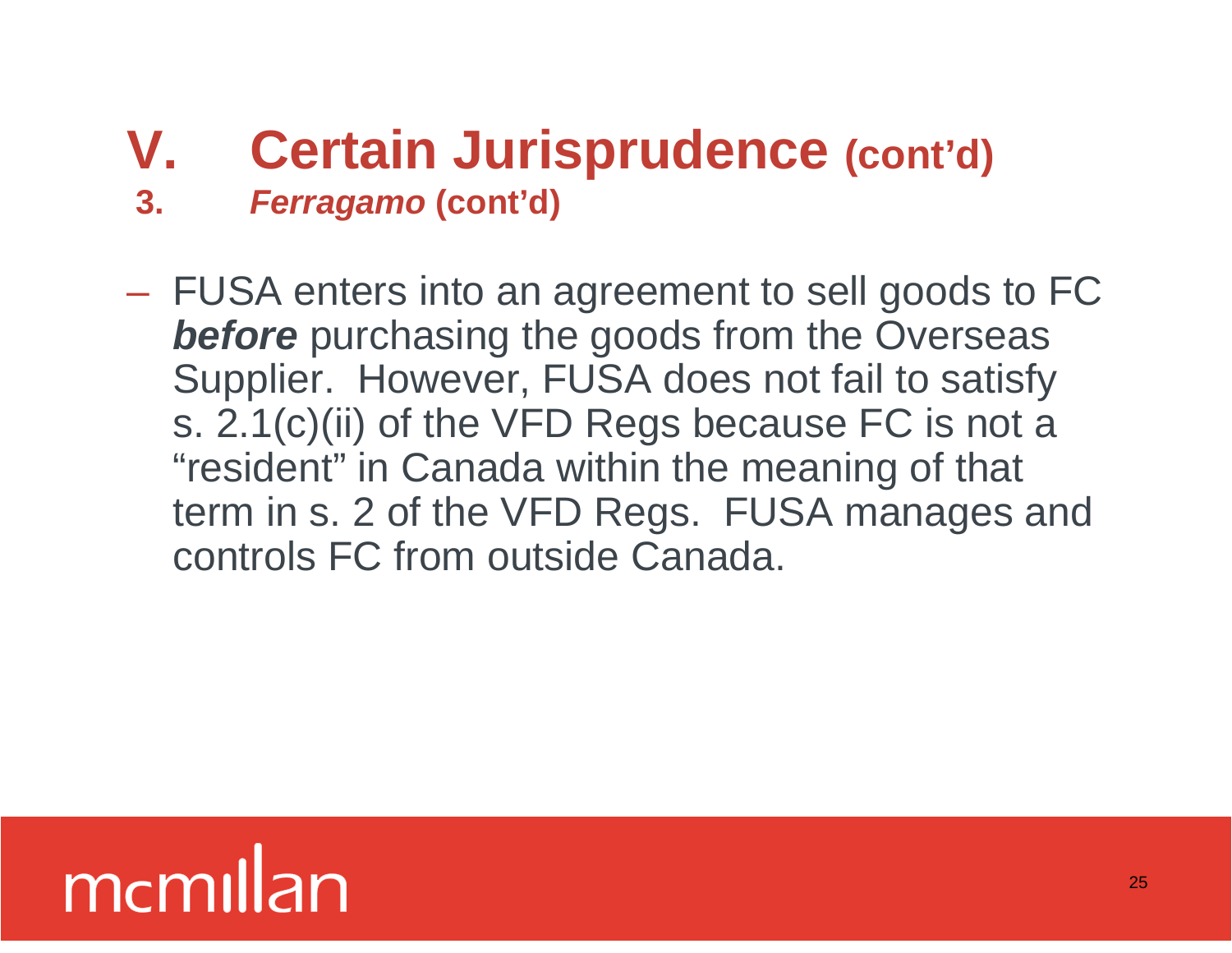- **4. Deputy Minister of National Revenue v. Mattel Canada**, [2001] 2 S.C.R. 100 and 2001 SCC 36
- The Supreme Court of Canada considered the meaning of "goods sold for export to Canada" in a multi-tiered sales arrangement *prior to* the "purchaser in Canada" amendments taking effect.
	- a) Hong Kong manufacturer sells to intermediary Mattel company in Hong Kong.
	- b) Intermediary re-sells to Mattel Inc. in U.S.
	- c) Mattel Inc. re-sells to Mattel Canada in Canada.

Which of the above sales is the "sale for export" to Canada?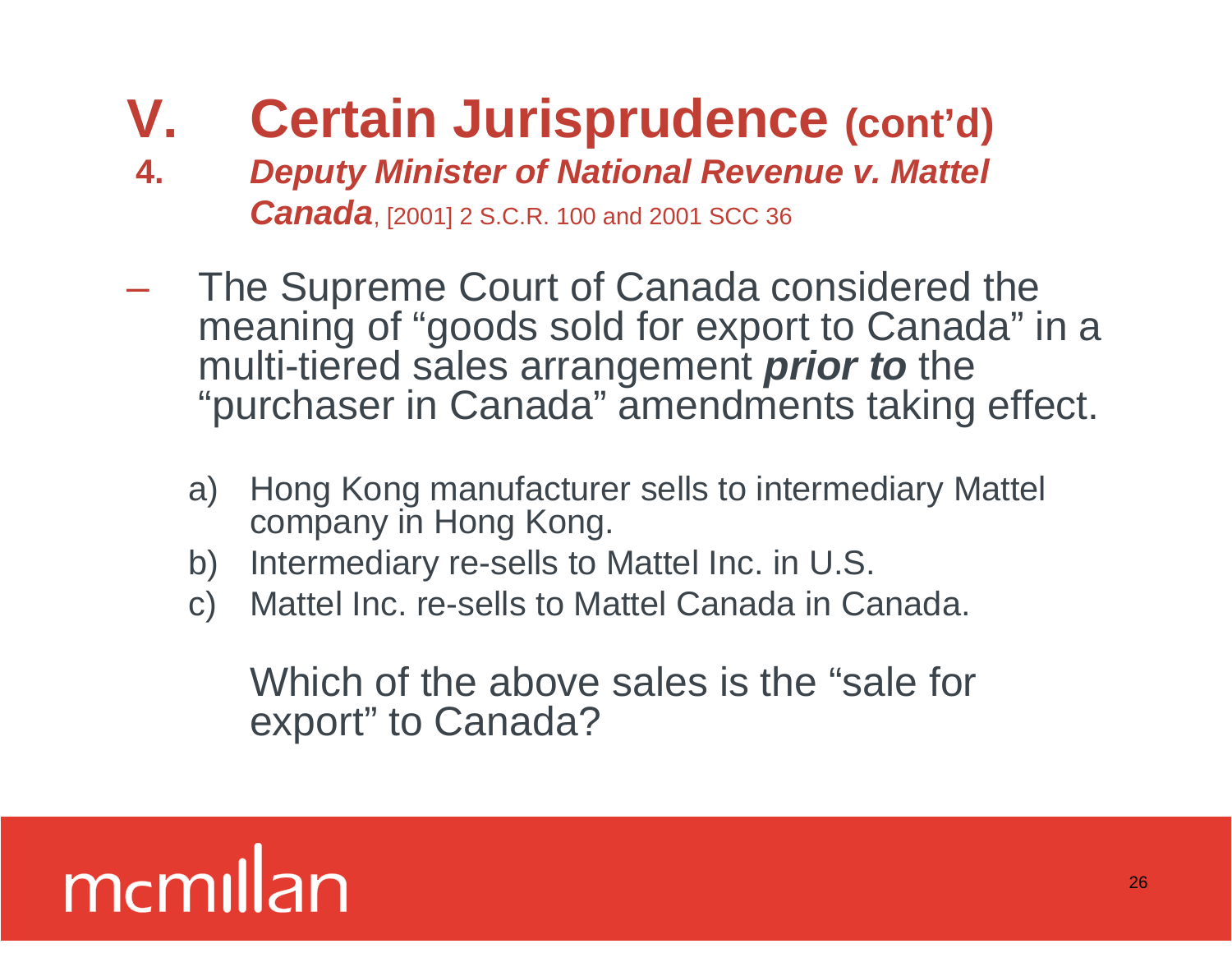#### **V. Certain Jurisprudence (cont'd) 4. Mattel Canada (cont'd)**



Mattel Canada argued in favour of (a). Canada Customs argued in favour of (c). Canada Customs won. "The relevant sale for export is the sale by which title to the goods passes to the importer. The importer is the party who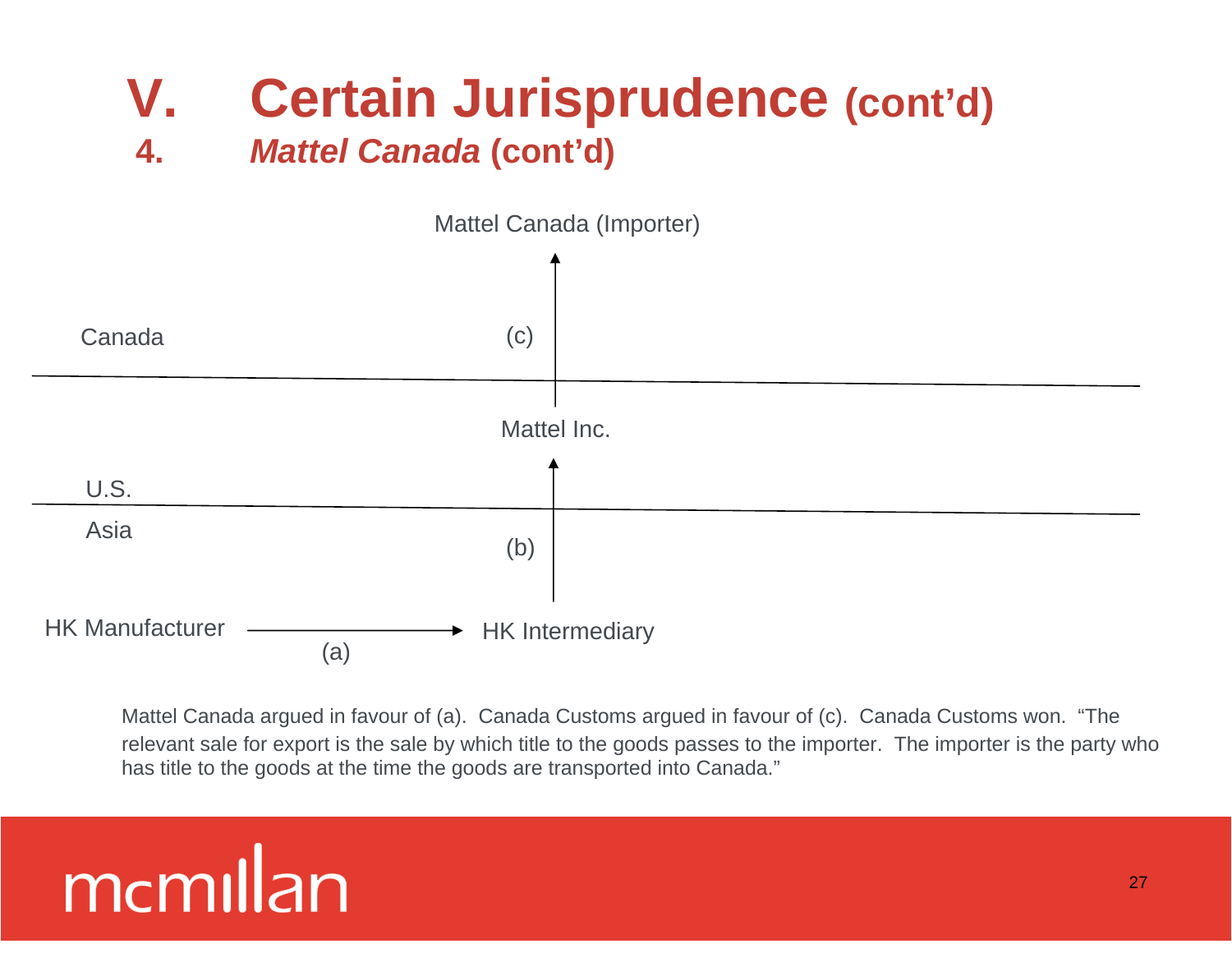#### **V. Certain Jurisprudence (cont'd) 4. Mattel Canada (cont'd)**

- The Supreme Court expressed concern that importers would establish multi-tiered sales arrangements to artificially lower the sale price in calculating the transaction value by using the first trade level in the distribution chain as the "sale for export to Canada".
- To what extent have the legal principles established by the Supreme Court been supplanted by the "purchaser in Canada" amendments?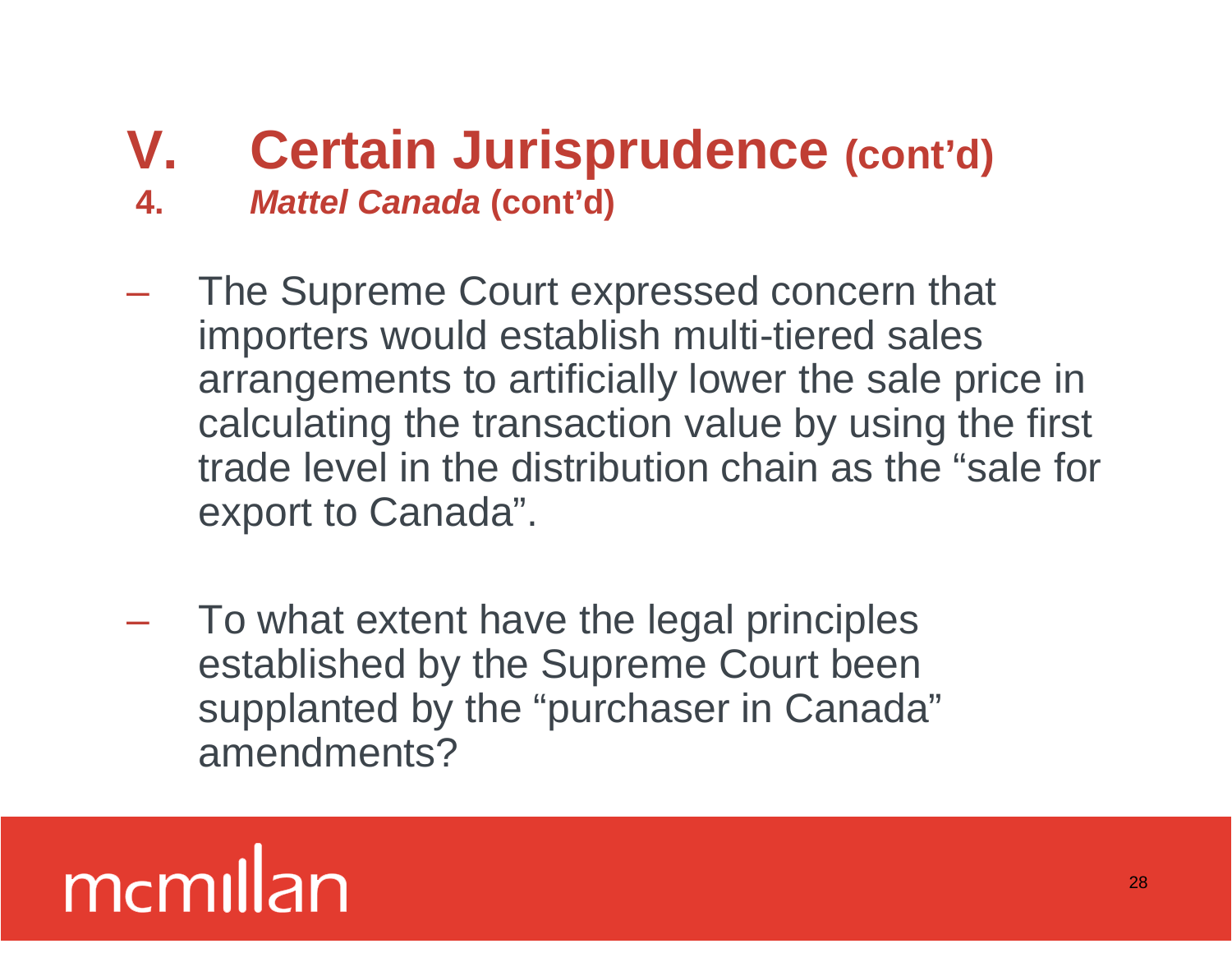- **5. AAi.FosterGrant of Canada v. CCRA**, (CITT, Appeal No. AP- 2001-94, June 13, 2003; rev'd by FCA at 2004 FCA 259, July 14, 2004)
- Whether AAi.FosterGrant of Canada purchased for resale from a related U.S. company or acted as selling agent on behalf of the U.S. company?
- CITT found AAi.FosterGrant of Canada could not be a "purchaser in Canada" under either s. 2.1(a) or (b) of the VFD Regs because it "did not carry on business in Canada". Therefore, the higher sale price charged to arm's length customers in Canada determined the transaction value, as opposed to the intercompany transfer price paid by AAi.FosterGrant of Canada.
- Surprising finding! 100 full-time employees across Canada with leased office premises and showroom in Toronto, Ontario.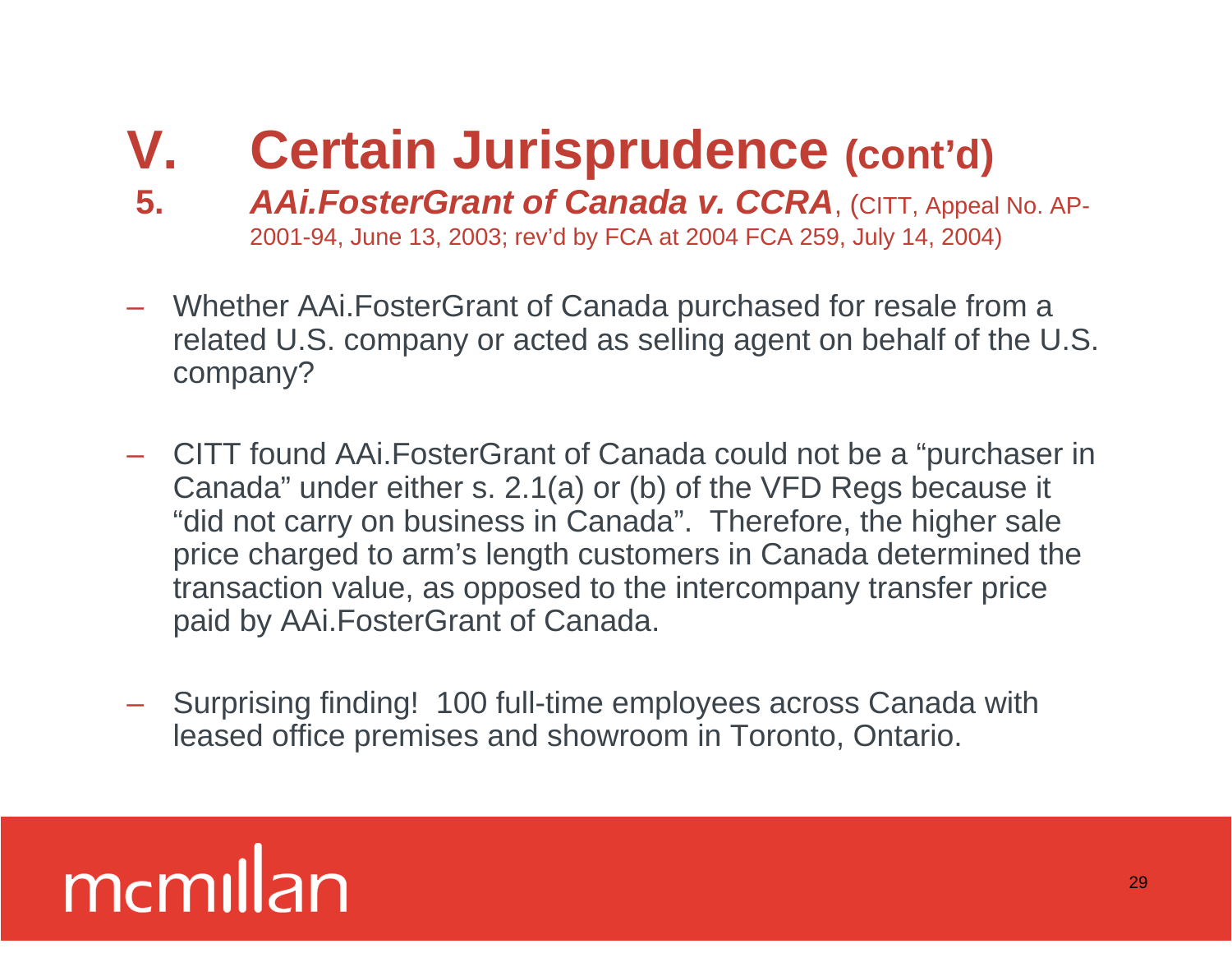- **5. AAi.FosterGrant of Canada (cont'd)**
- The FCA allowed the appeal. The CITT misapplied "residence" criteria in evaluating whether AAi.FosterGrant of Canada "carried on business" in Canada. Since the related U.S. company controlled and managed AAi.FosterGrant of Canada's business operations from outside Canada, the CITT found that AAi.FosterGrant of Canada did not carry on business in Canada.
- The FCA refers to two alternative legal definitions for "carries on business" from the Supreme Court of Canada case in Backman v. Canada, [2001] 1 S.C.R. 367.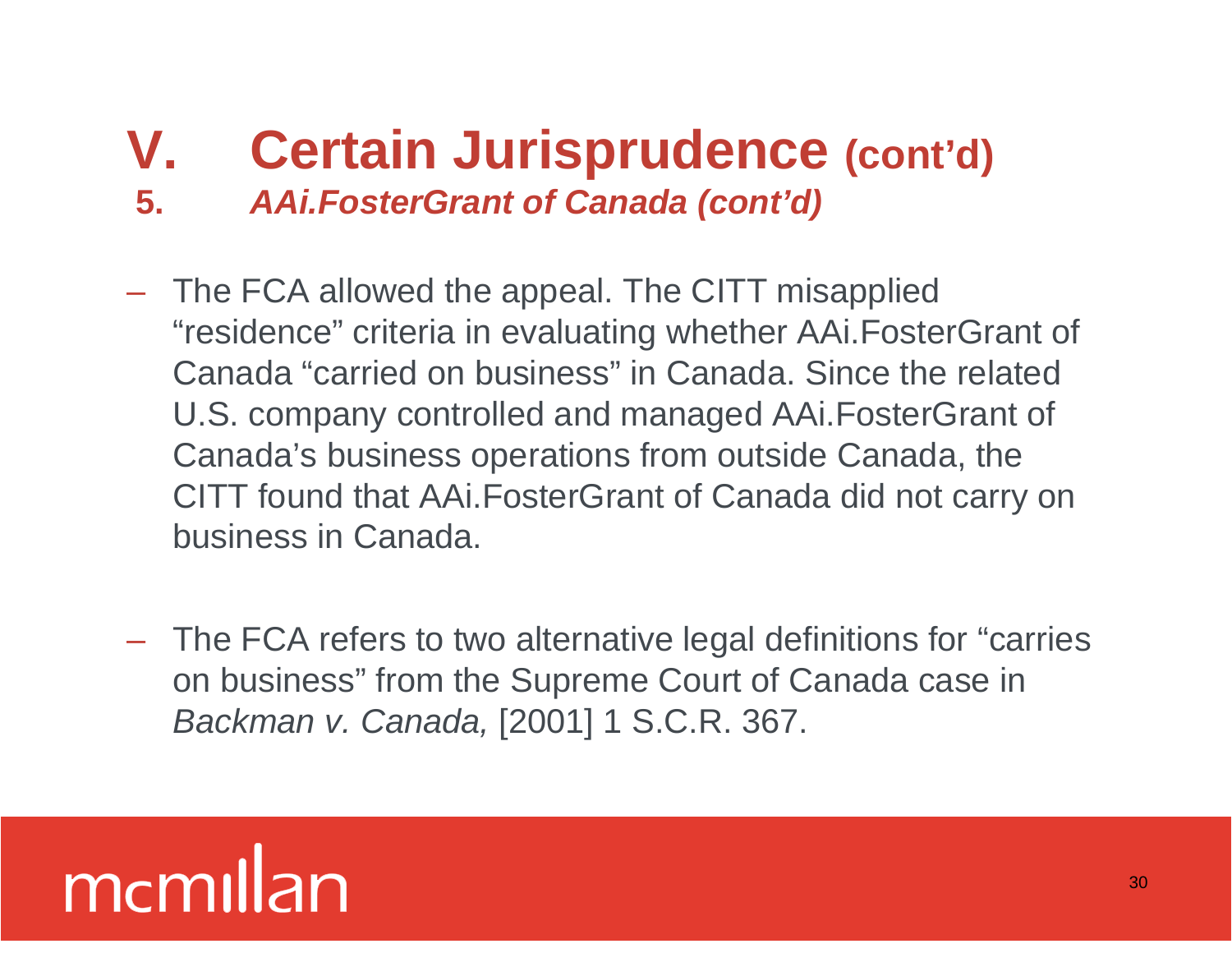- **5. AAi.FosterGrant of Canada (cont'd)**
- 1) Holding "oneself out to others as engaged in the selling of goods or services."
- 2) At least three of the following elements must exist:
	- a) the occupation of one's time, attention and labour;
	- b) the incurring of liabilities to other persons; and
	- c) the purpose of a livelihood or profit.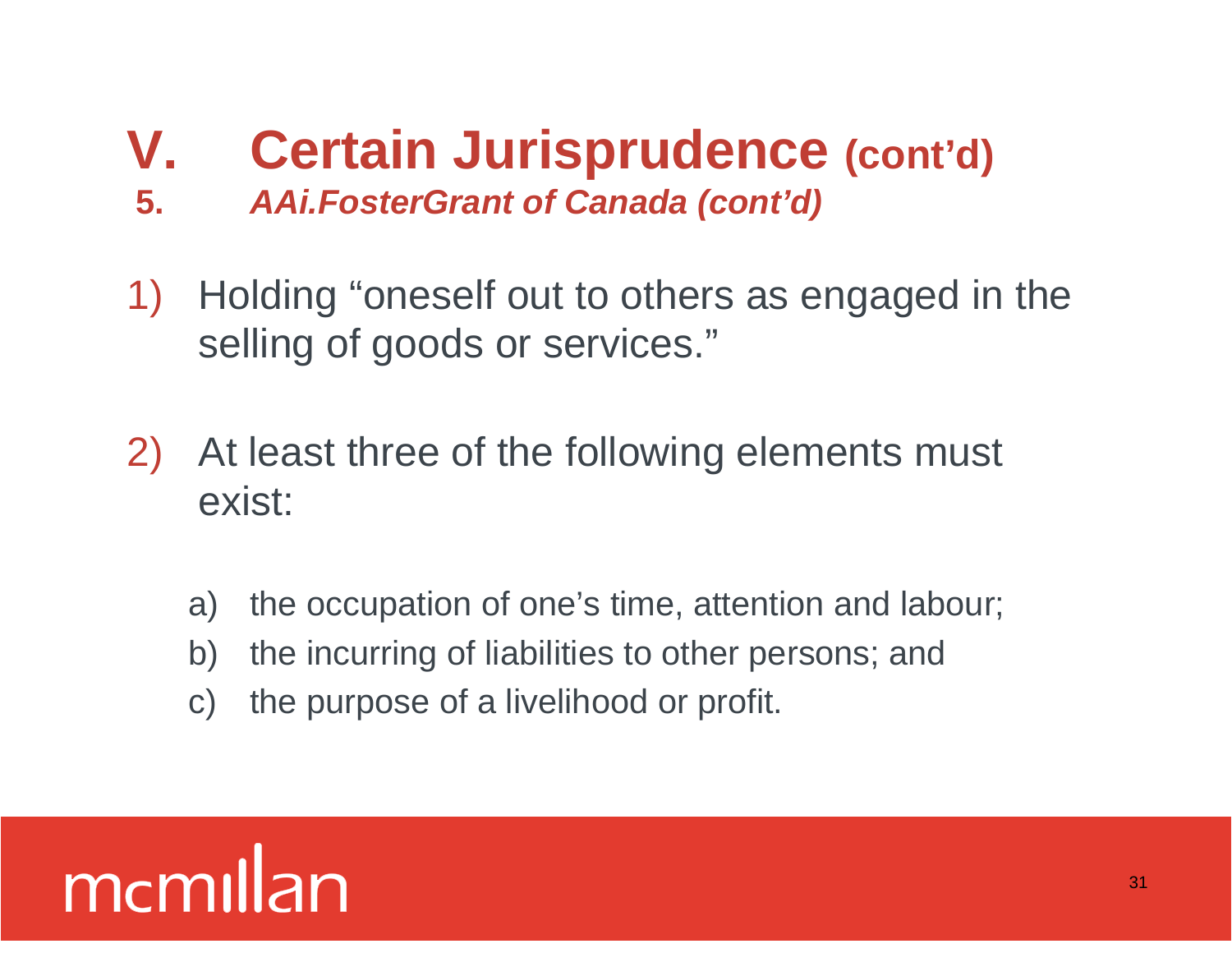#### **VI. CBSA's Administrative Policies**

- CBSA's administrative policies in D13-4-2 continue to be out of date. In paragraph 13, a person incorporated in Canada should be considered a selling agent of a foreign corporation "if minimal operations are conducted in Canada and management and control reside outside Canada" with the foreign corporation.
- CBSA ignoring agency law concepts and the legal nature of the relationship and transactions between the parties. Runs contrary to SCC jurisprudence, including Mattel Canada, as the FCA in AAi.FosterGrant of Canada indicates.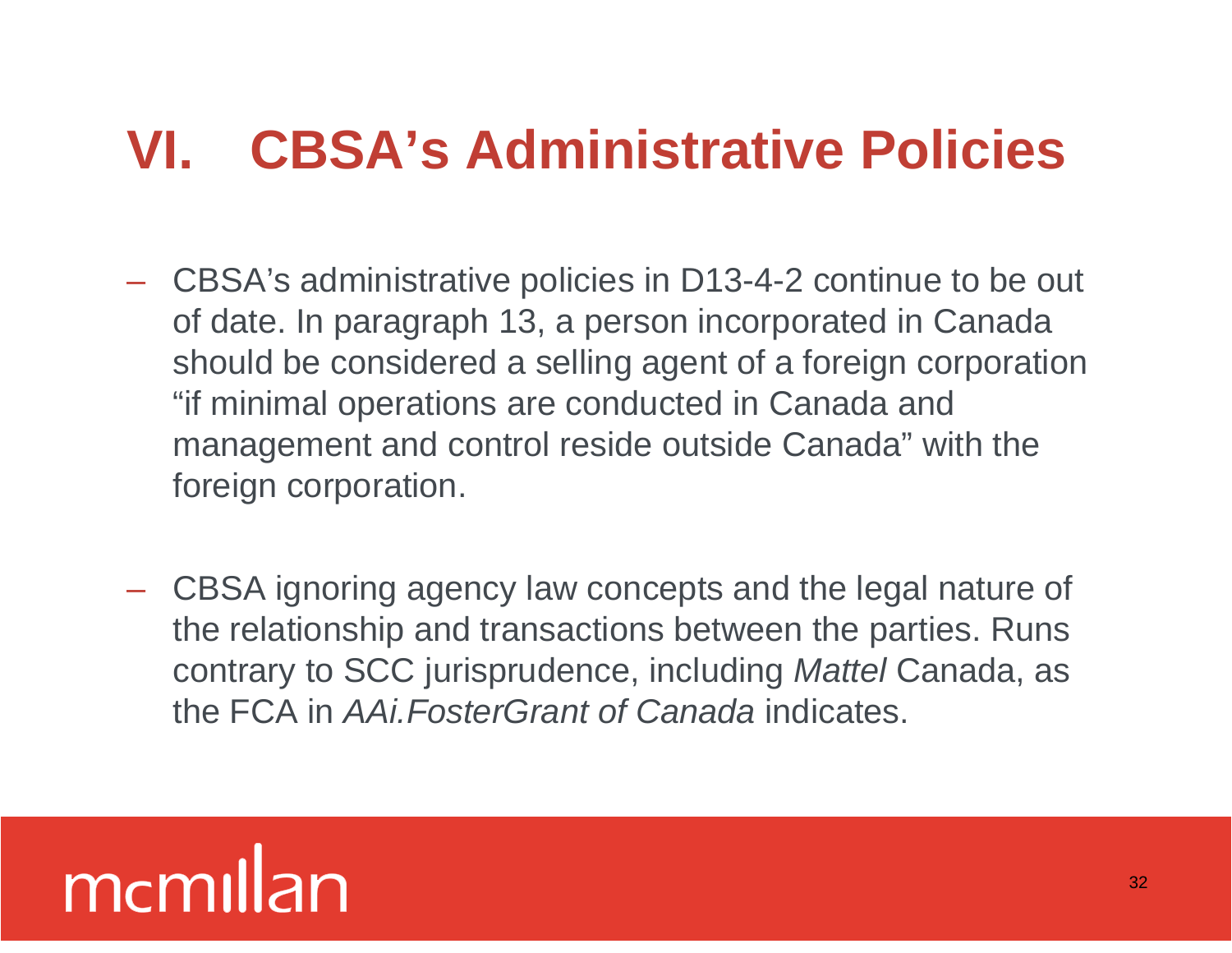#### **VI. CBSA's Administrative Policies (cont'd)**

- CBSA's Memorandum D13-1-3, "Customs Valuation: Purchaser in Canada Regulations" (April 9, 2001) pre-dates the aforementioned "purchaser in Canada" decisions in Cherry Stix, Ferragamo, and AAi.FosterGrant of Canada. As a result, D13-1-3 needs a significant overhaul to reflect "carrying on business" legal tests and set out criteria to determine where business is carried on, among other things.
- After the Ferragamo CITT decision, CBSA suspended its policy review process to re-assess how it wishes to move forward.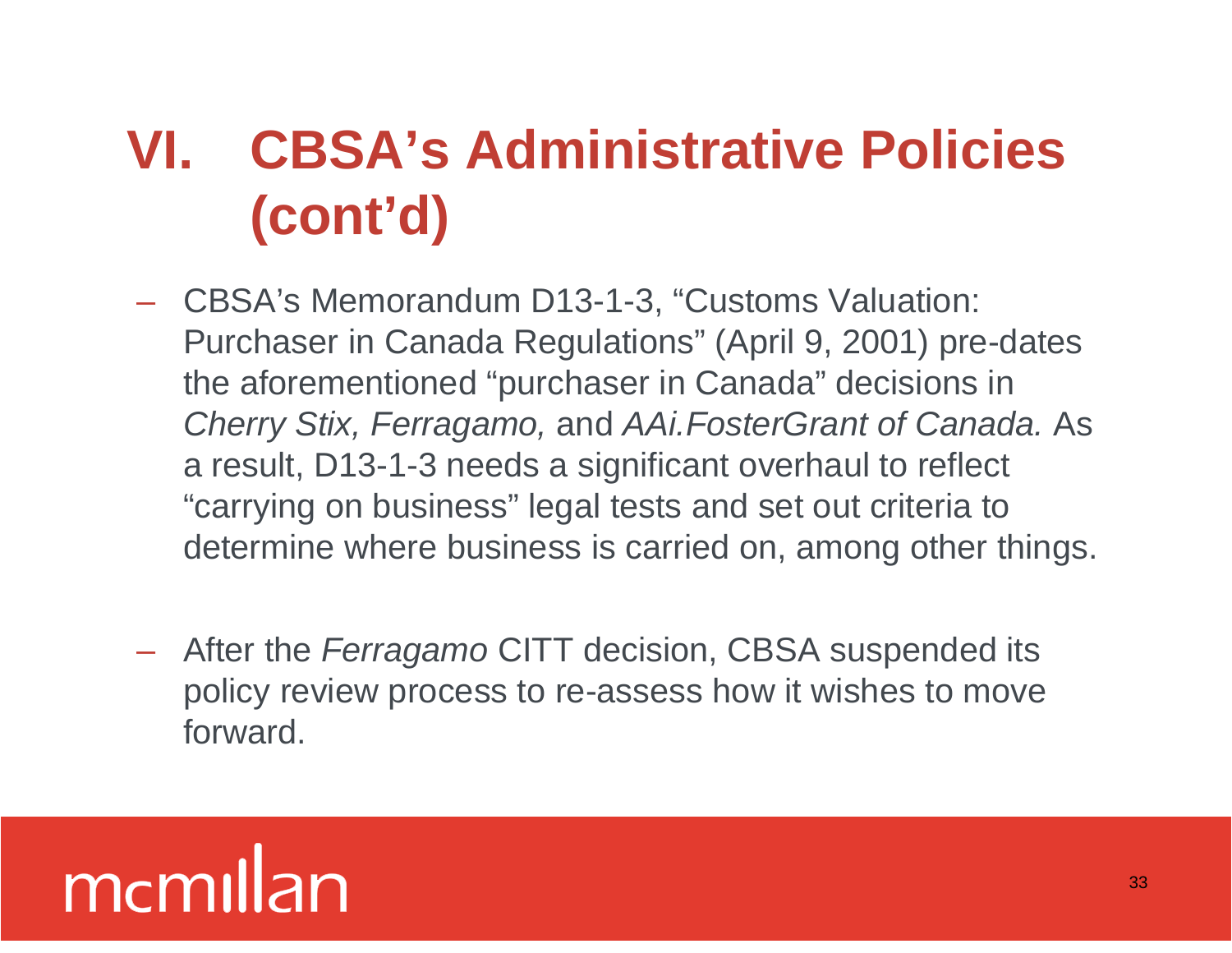#### **VII. Case Study**

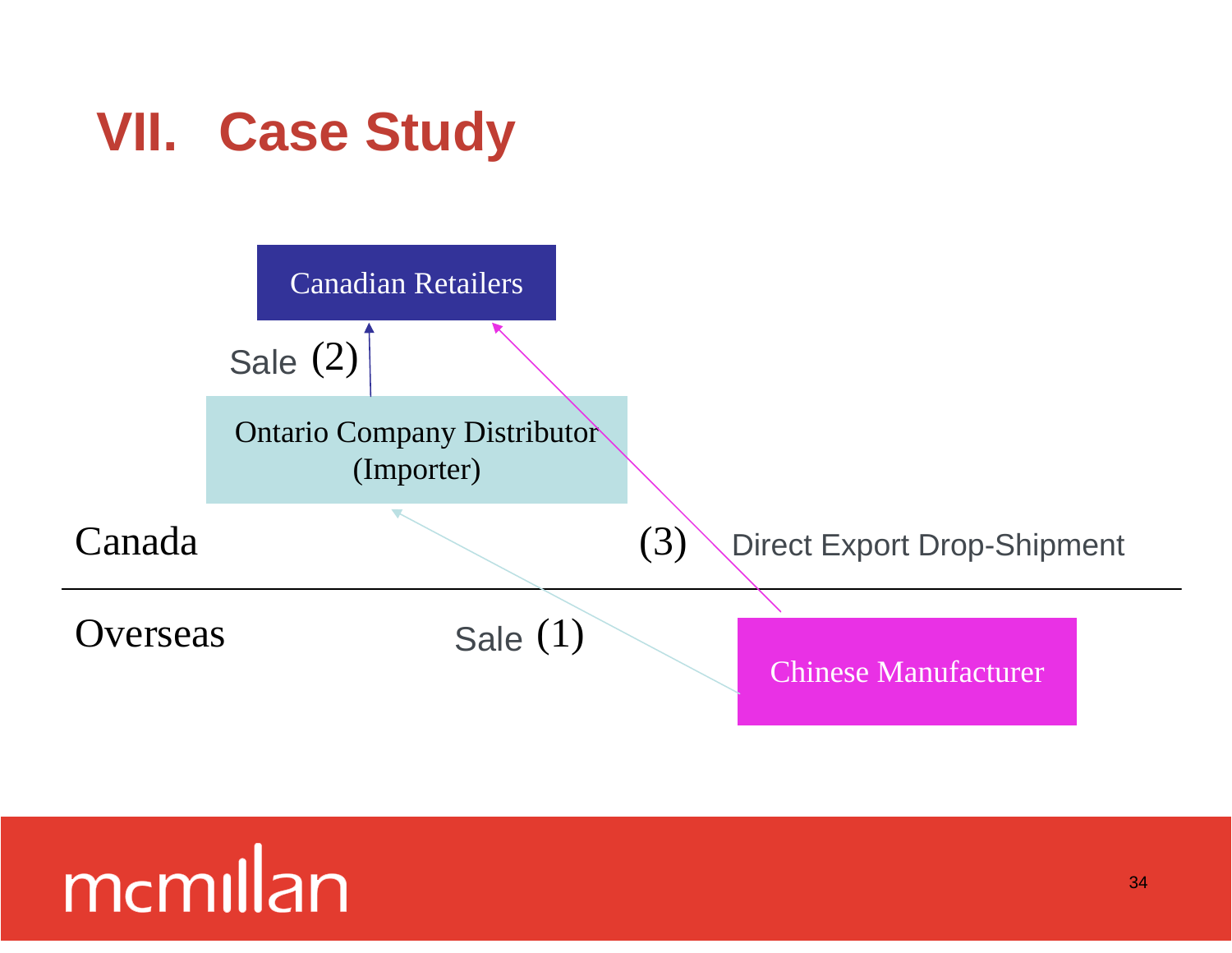- Which sale is for export to Canada to a purchaser in Canada?
- Can the Distributor be a "purchaser in Canada"? May not be under s. 2.1(a) or (b) of the VFD Regs even though incorporated in Ontario.
- $-$  If not, are the requirements in s. 2.1(c)(ii) of the VFD Regs satisfied?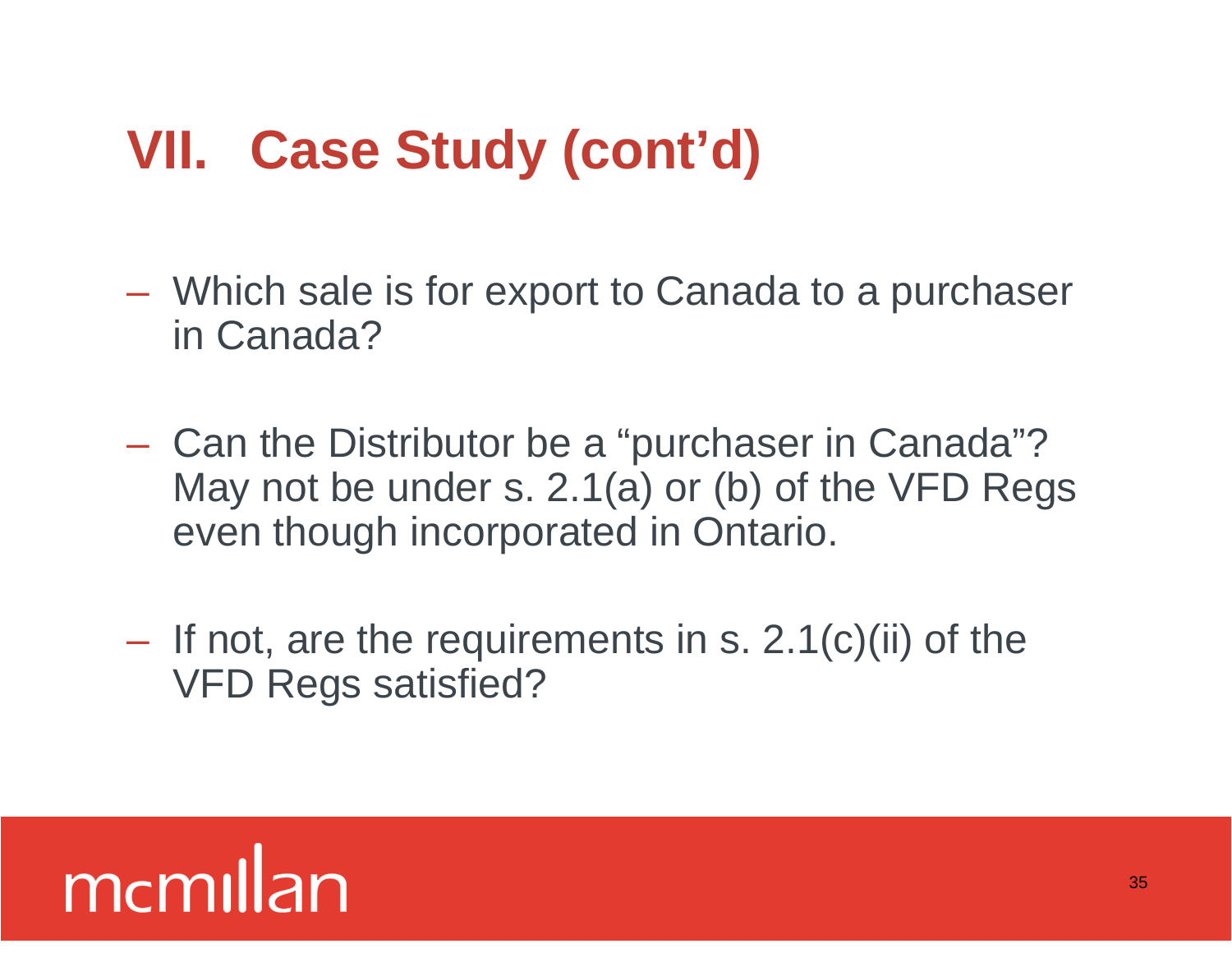- Does the Distributor enter into an agreement to sell goods to a Canadian retailer before purchasing (acquiring title to) goods from the Chinese Manufacturer (as in Cherry Stix and in Ferragamo)?
- Even if the Distributor does so, is the Canadian retailer a "resident" , disqualifying the Distributor as a "purchaser in Canada" (as in Cherry Stix), or is the retailer not a "resident" , entitling the Distributor to be a "purchaser in Canada" (as in Ferragamo)?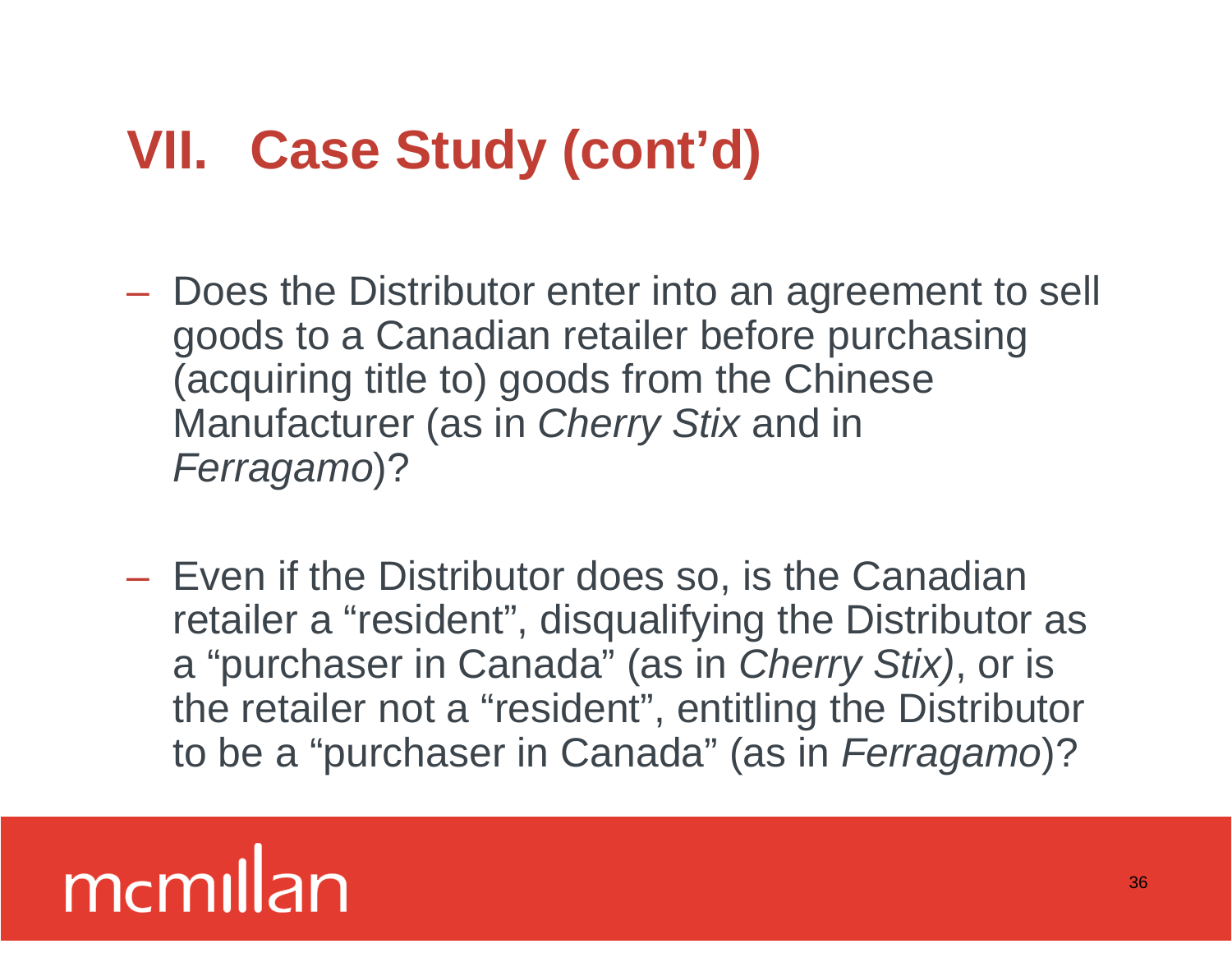- The answers may not necessarily be straight-forward.
- In Cherry Stix, the importer and CBSA disagreed as to when it entered into an "agreement to sell goods".
- As far as the question of whether a customer in Canada is "resident" under s. 2 of the VFD Regs, it requires a detailed understanding of the inner workings of the customer's operations. For business reasons, the customer may not be readily forthcoming with these details. If multiple customers, multiply the difficulty.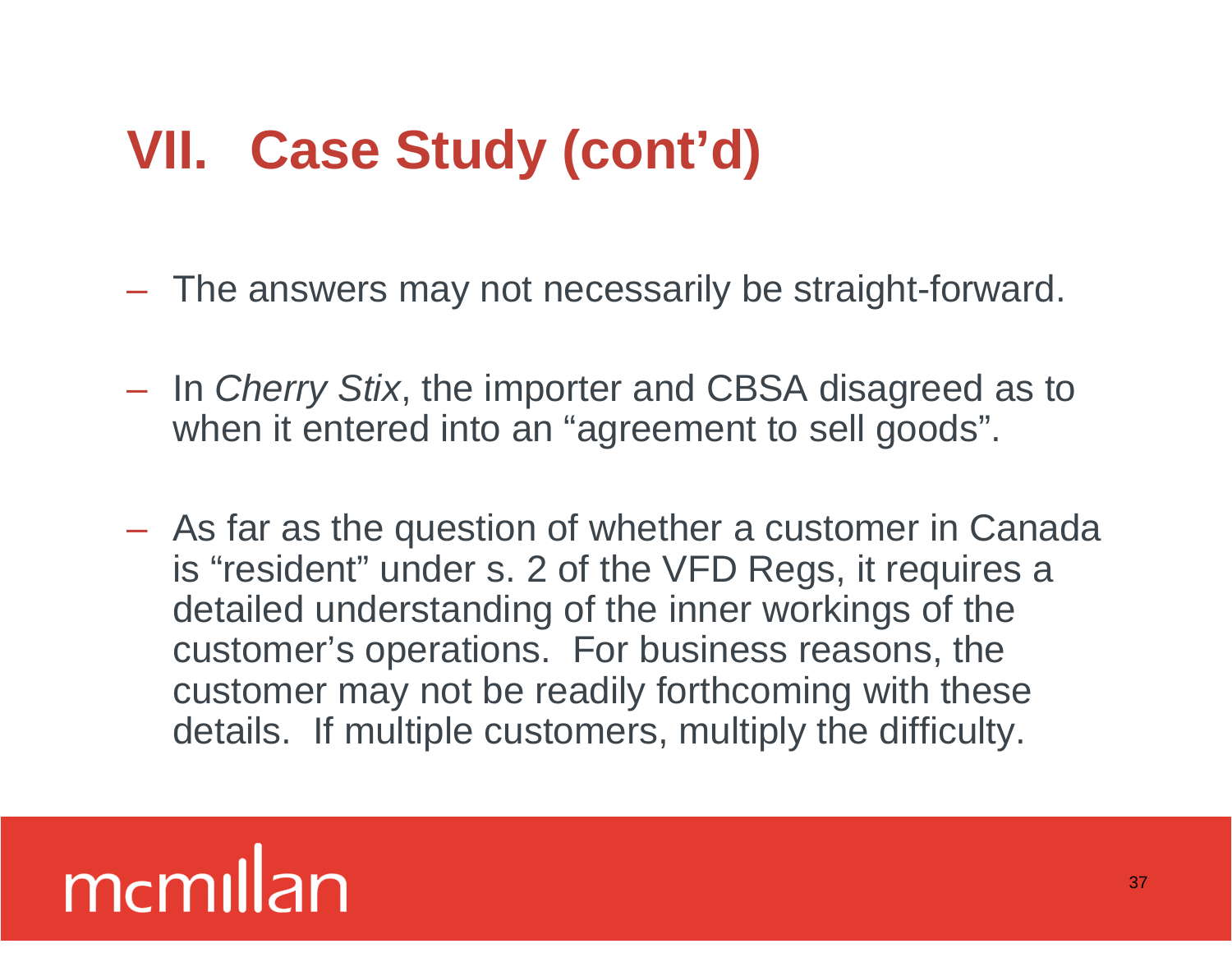- The Distributor cannot be a "selling agent" to be a "purchaser in Canada" in a "sale for export to Canada" (AAi.FosterGrant of Canada).
- CBSA might maintain the "sale for export" is the sale from the Distributor to the Canadian retailer, the one with the person in Canada or importer, that sets off the chain of events leading to the direct export of the goods to Canada, as in D13-4-2, which remains unamended since the *Mattel* Canada Supreme Court decision in June 2001.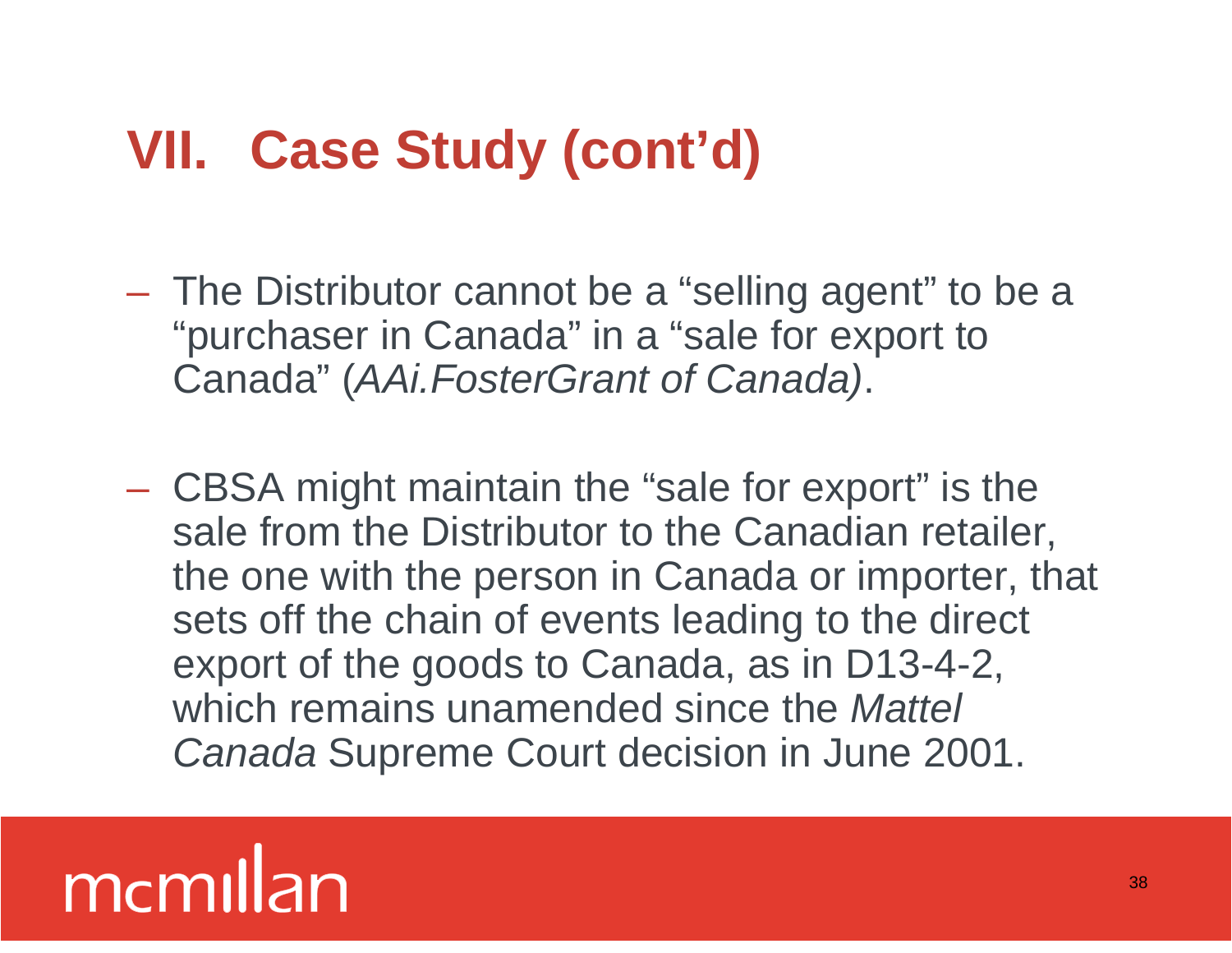- Difficult to reconcile CBSA's administrative policies with Supreme Court decision in Mattel Canada.
- If the Distributor were to acquire title to the goods outside Canada and import them into Canada, then the sale from the Chinese manufacturer to the Distributor should be the "sale for export" (as supported by Mattel Canada). For the TVM to apply to this sale at the initial trade level, the Distributor must be a "purchaser in Canada".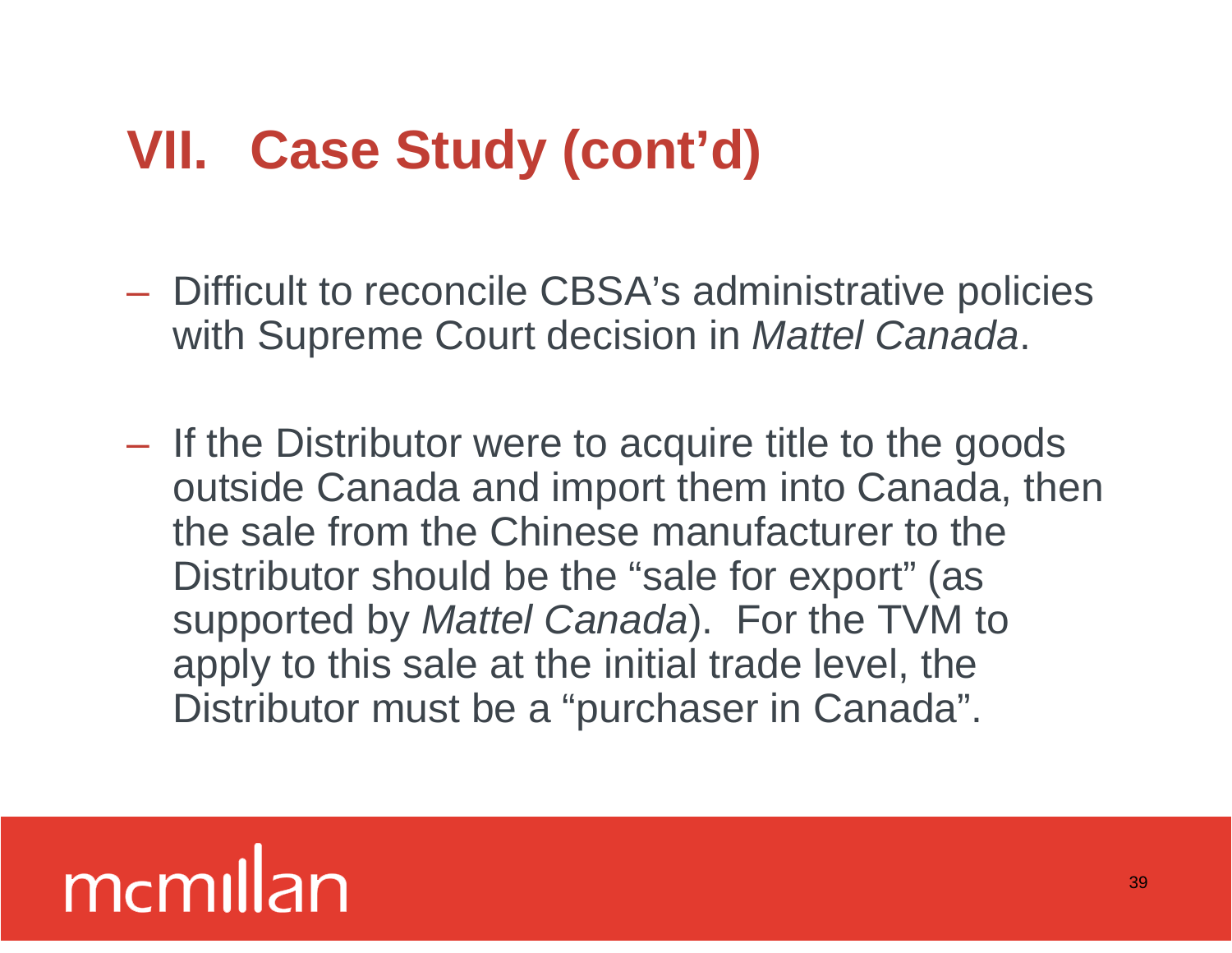#### **VIII. Planning Idea**

- Distributor sets up a PE in Canada under s. 2 of the VFD Regs. Distributor is already a Canadian income taxpayer because incorporated in Ontario.
- If a U.S. corporation, could be possible to set up a PE under the VFD Regs but not under the Canada-U.S. Income Tax Convention, so that the U.S. corporation's profits are not subject to Canadian income taxes. See paragraph 6 in Article V of the Convention.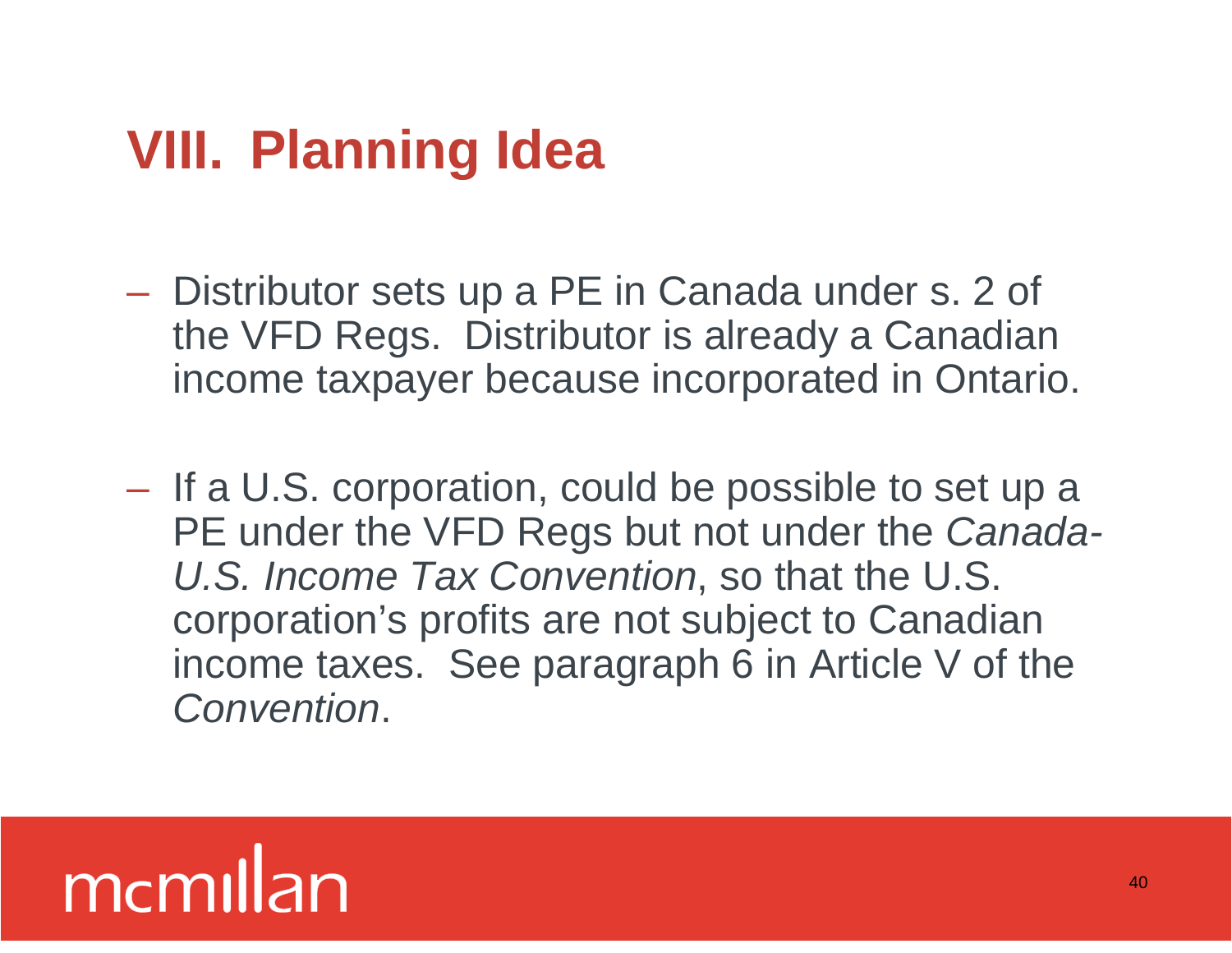#### **IX. WCO's Committee's Views**

- In July 2007, the WCO Committee published its Commentary 22.1, "Meaning of the Expression 'Sold for Export to Country of Importation' in a Series of Sales".
- For various reasons, it supports the interpretation that the sale at the higher trade level is the "sale for export".
- One rationale is that the importing country's customs administration may find it more difficult to audit a foreign intermediary or seller as importer.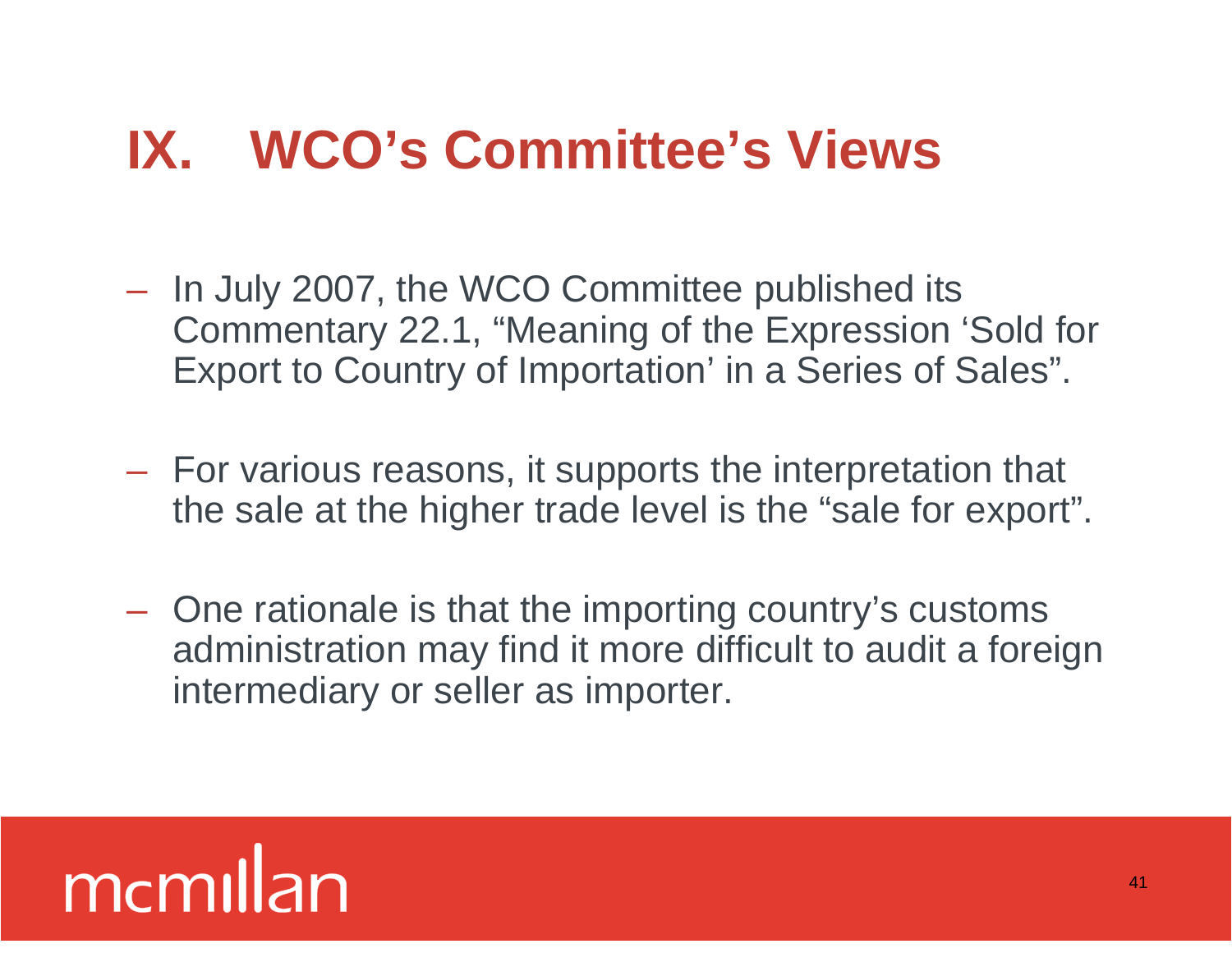– In our view, as a practical matter, the situation is no different than when a foreign vendor and exporter of goods acts as an importer of record in entering the goods into the destination country, to deliver and sell the goods to the domestic purchaser within the destination country. A foreign importer, whether the vendor or the purchaser in a sale for export, is subject to the same requirements to maintain customs records as a domestic importer and to the same array of enforcement tools.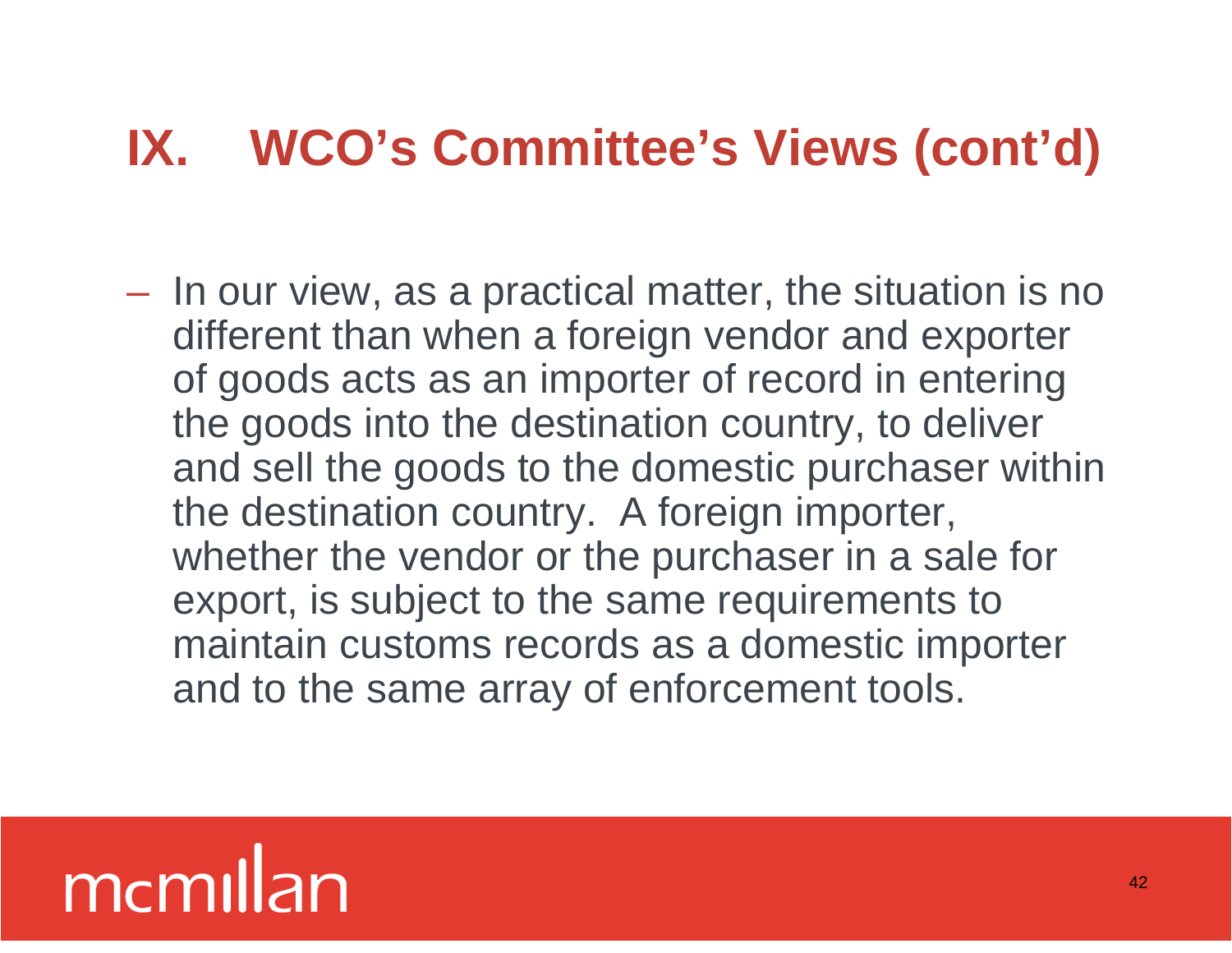– U.S. Customs and Border Protection ("**CBP**") was initially persuaded by WCO Committee's views, despite U.S. jurisprudence to the contrary and no equivalent of "purchaser in Canada" requirement in U.S. customs statute. On January 24, 2008, CBP published its notice of proposed new interpretation of the expression "sold for export to the US" based on WCO Committee's Commentary 22.1.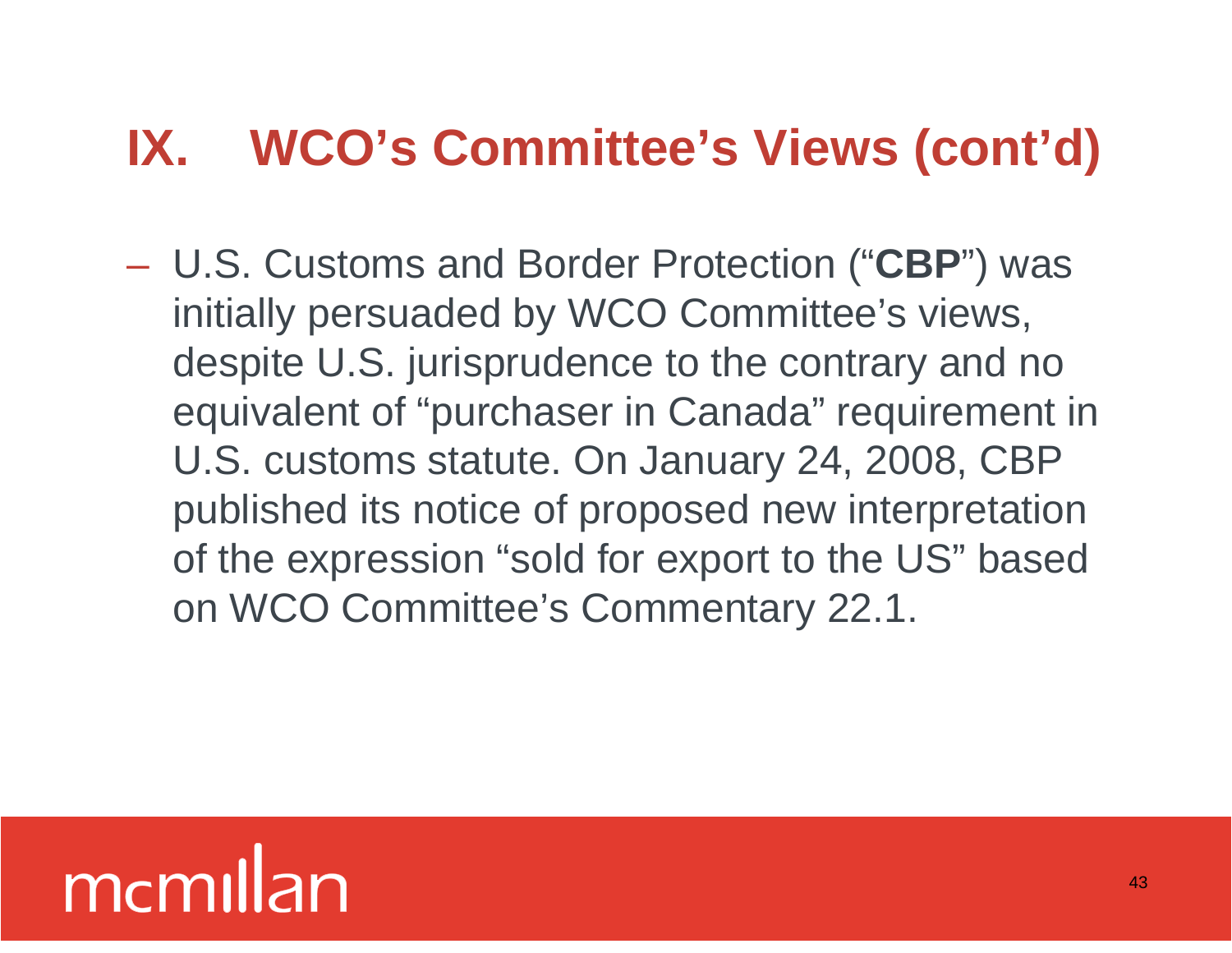– In the U.S. "2008 Farm Bill" passed into law, the Congress expressed its desire that CBP postpone administering U.S. law on the basis of Commentary in 22.1 until at least January 1, 2011, and only after extensive information gathering and consultation process with the U.S. Congress. Subsequently, later in 2008, CBP withdrew its notice of proposed new interpretation.